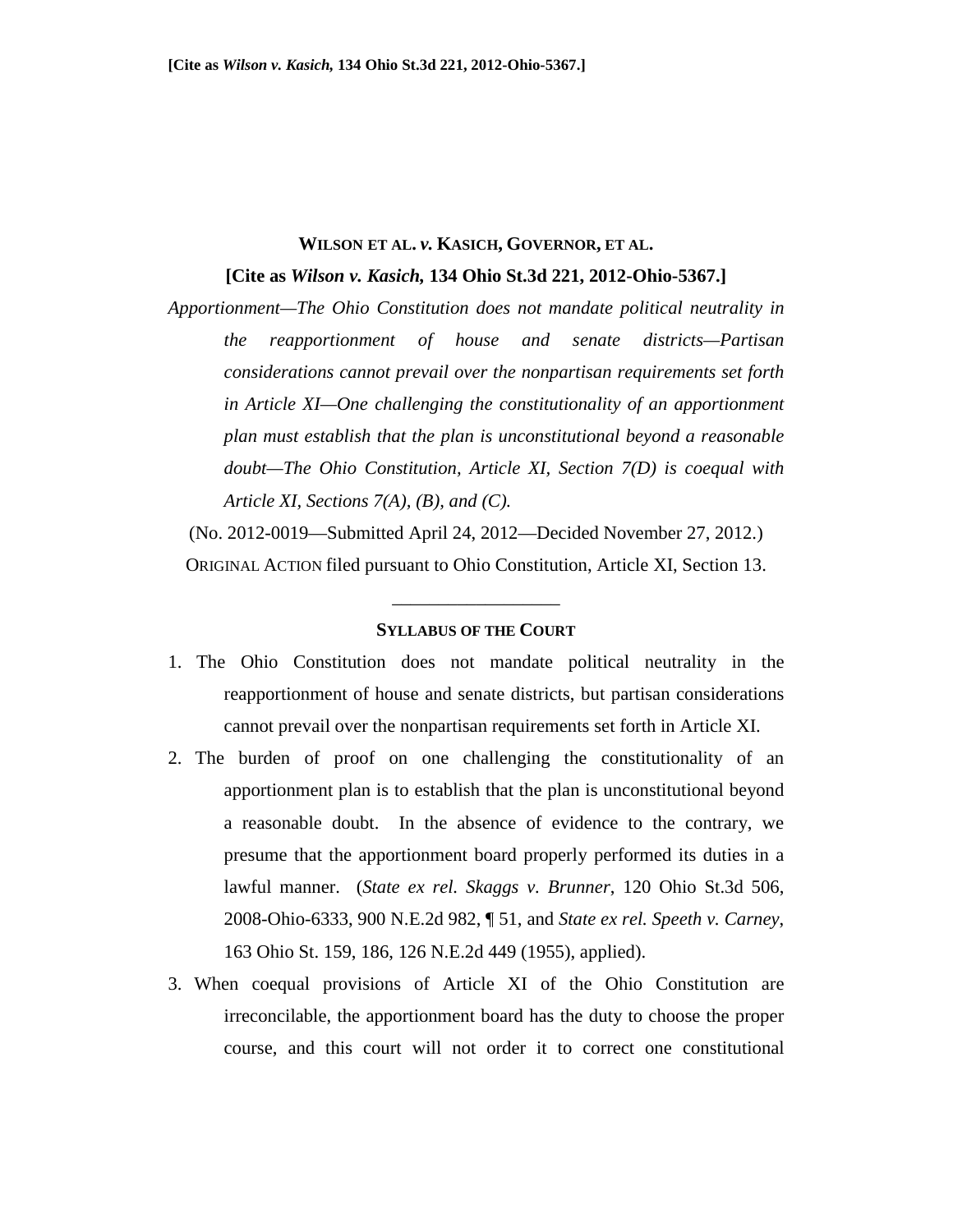violation by committing another. (*Voinovich v. Ferguson*, 63 Ohio St.3d 198, 586 N.E.2d 1020 (1992), followed.)

4. The Ohio Constitution, Article XI, Section 7(D) is coequal with Article XI, Sections  $7(A)$ ,  $(B)$ , and  $(C)$ , and the court will not order the apportionment board to correct a violation of Sections  $7(A)$ , (B), and (C) by violating Section 7(D).

\_\_\_\_\_\_\_\_\_\_\_\_\_\_\_\_\_\_

# **O'DONNELL, J.**

**{¶ 1}** The Ohio Constitution provides for an apportionment board consisting of the "governor, auditor of state, secretary of state, one person chosen by the speaker of the house of representatives and the leader in the senate of the political party of which the speaker is a member, and one person chosen by the legislative leaders in the two houses of the major political party of which the speaker is not a member." Ohio Constitution, Article XI, Section 1. It further charges the board with the responsibility to draw the district boundaries, *id*., and vests the Ohio Supreme Court with "exclusive, original jurisdiction in all cases arising under this Article," *id*. at Section 13. Apportionment is "primarily a political and legislative process," *Gaffney v. Cummings*, 412 U.S. 735, 749, 93 S.Ct. 2321, 37 L.Ed.2d 298 (1973), and as a result, both courts and scholars have universally agreed that politics cannot be divorced from the process.

**{¶ 2}** The issue we confront in this original action challenging the decennial apportionment of districts in the General Assembly is whether the plan adopted by the apportionment board complies with the Ohio Constitution, Article XI, Sections 7 and 11. Because relators failed to rebut the presumed constitutionality accorded the 2011 apportionment plan by establishing that the plan is unconstitutional beyond a reasonable doubt, we deny their request for declaratory and injunctive relief.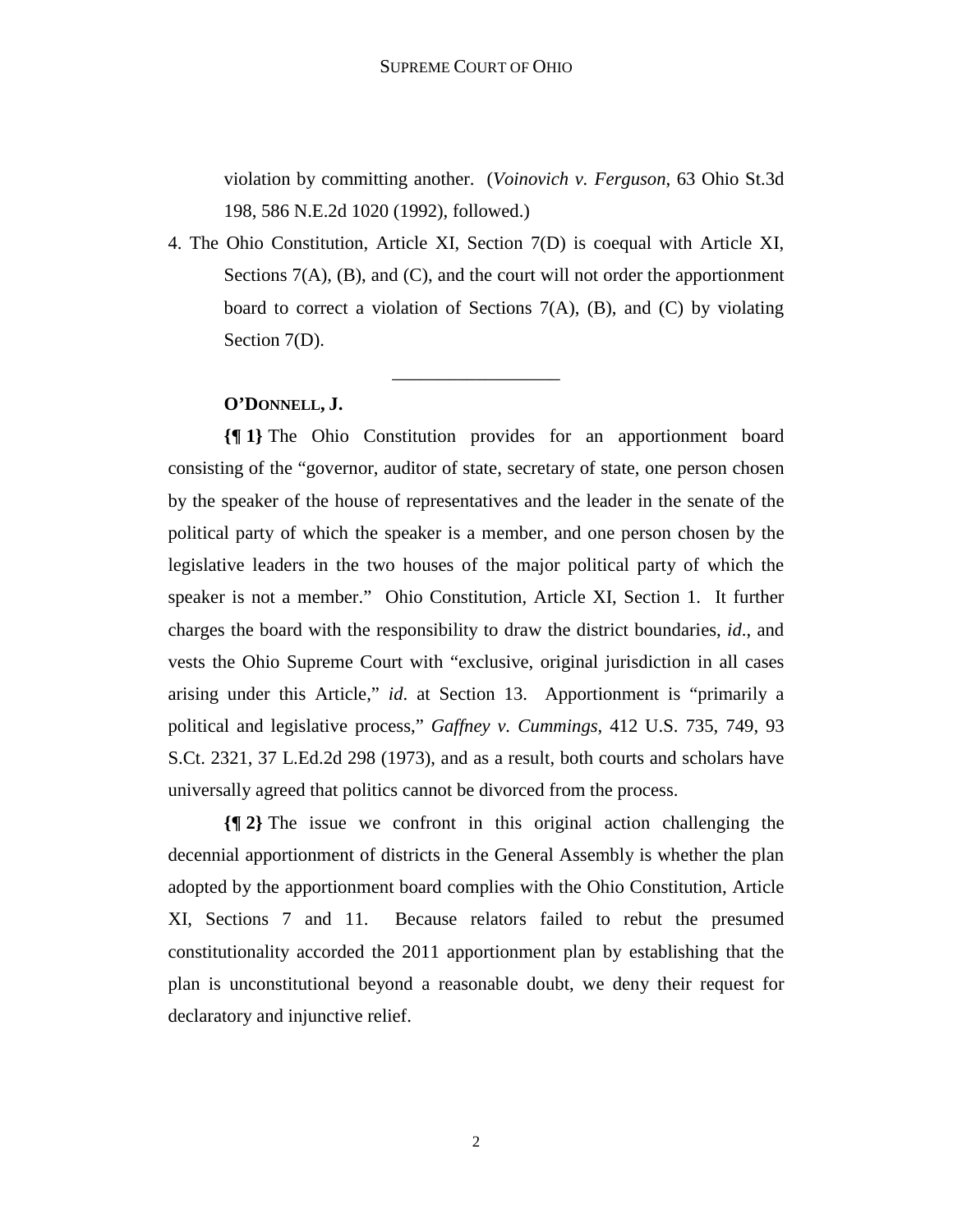#### **Facts**

**{¶ 3}** The 2011 Ohio Apportionment Board consisted of respondents, Governor John Kasich, Auditor David Yost, Secretary of State Jon Husted, and Senate President Thomas Niehuas, who are members of the Republican Party, and House Minority Leader Armond Budish, a member of the Democratic Party. The board has the constitutional authority to apportion the districts for members of the General Assembly. Ohio Constitution, Article XI, Section 1.

**{¶ 4}** The board's joint secretaries prepared an apportionment plan and submitted it to the board. On September 28, 2011, the board voted four to one to approve an amended version of that plan, with the four Republican members of the board voting in favor and the lone Democratic member voting in opposition. On September 30, 2011, the board adopted another amendment to the secretaries' plan and approved the final plan with a four-to-zero vote, with respondents all voting in favor of the plan and the sole Democratic board member unable to attend the meeting.

**{¶ 5}** On January 4, 2012, relators, 36 electors living in various house districts as reapportioned by the Ohio Apportionment Board, filed this action under Article XI against respondents, four members of the apportionment board, but did not designate Armond Budish, the House Minority Leader, as a party. They primarily sought a declaration that the decennial apportionment plan adopted by respondents is invalid under Article XI and the Open Meetings Act and a prohibitory injunction preventing respondents from conducting elections using the state legislative districts set forth in the plan.

**{¶ 6}** Following the submission of responses, evidence, and briefs pursuant to a court-ordered accelerated schedule, on February 17, 2012, we dismissed relators' open-meetings claim for lack of subject-matter jurisdiction and denied relators' Article XI claims based on laches insofar as they attempted to challenge the use of the apportionment plan for the 2012 election cycle. *Wilson v.*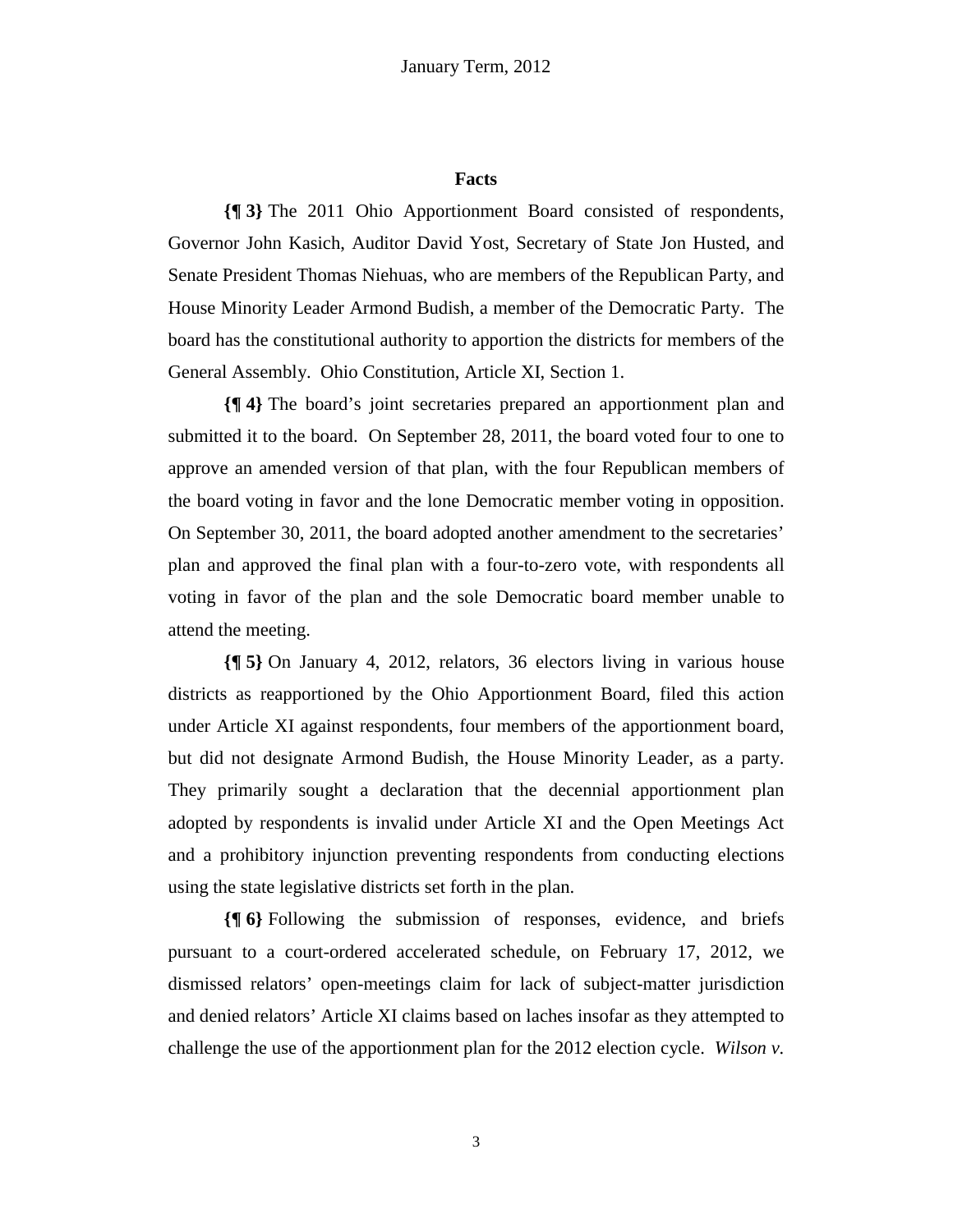*Kasich*, 131 Ohio St.3d 249, 2012-Ohio-612, 963 N.E.2d 1282, ¶ 8 (O'Donnell, J., dissenting in part) (urging that the court has an obligation to review apportionment matters expeditiously and asserting that a piecemeal resolution permitting electors to vote when the underlying apportionment is under constitutional attack is ill-advised precedent). Relators' remaining Article XI claims are still pending. *Id.* 

**{¶ 7}** On March 2, 2012, we ordered the parties to file supplemental briefs addressing the following questions and invited them to address any other issues they deemed necessary:

1. Does the Supreme Court of Ohio have jurisdiction over this case when only four of the five members of the apportionment board have been named as respondents and the board has not been named as a party?

2. Does the Ohio Constitution mandate political neutrality in the reapportionment of house and senate districts?

3. What is relators' burden in showing that a reapportionment plan is unconstitutional?

4. Does tension exist among sections 3, 7, and 10 of Article XI of the Ohio Constitution, and if so, how are these sections to be harmonized?

The parties are further permitted to address any other issues they deem necessary to this court's review in the supplemental briefs.

131 Ohio St.3d 1468, 2012-Ohio-848, 962 N.E.2d 800.

4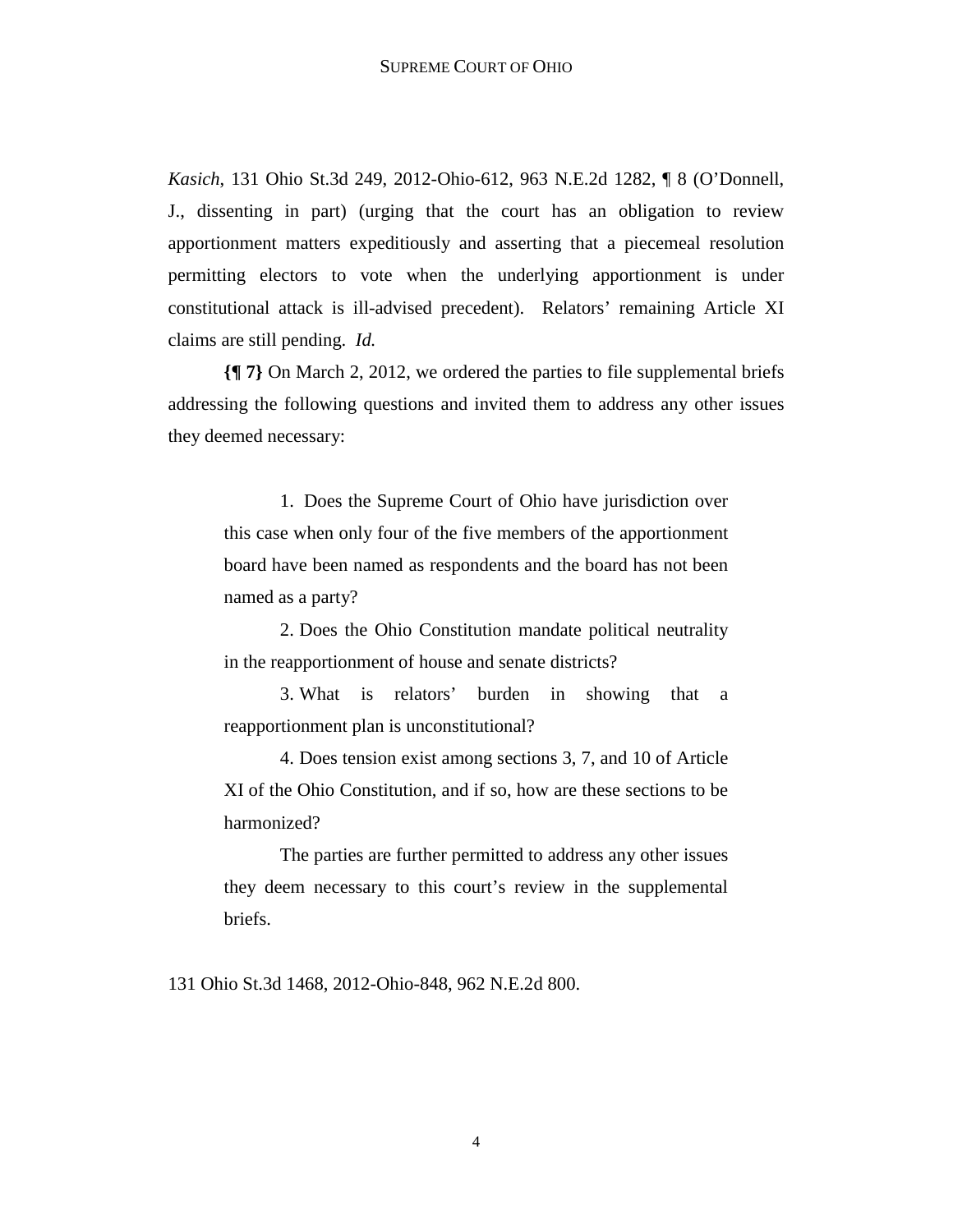**{¶ 8}** After the parties filed their supplemental briefs, we denied relators' motion for leave to file an amended complaint to add Budish as a relator, 131 Ohio St.3d 1519, 2012-Ohio-1783, 965 N.E.2d 1002, and held oral argument.

**{¶ 9}** This cause is now before the court for its consideration of relators' remaining claims.

## **Legal Analysis**

## *Jurisdiction*

**{¶ 10}** As the parties now agree, neither the apportionment board nor board member Budish is a necessary and indispensable party to this action under Civ.R. 19. We do note, however, that it remains better practice in this type of action to name the board and all its members as parties. The Ohio Constitution, Article XI, Section 13 specifies that this court "shall have exclusive, original jurisdiction in all cases arising under this Article" and further notes that if any apportionment plan "made by the persons responsible for apportionment, by a majority of their number" is determined to be invalid by either this court or the United States Supreme Court, "the persons responsible for apportionment by a majority of their number" shall determine a new, constitutionally compliant plan; *see also Voinovich v. Ferguson*, 63 Ohio St.3d 198, 586 N.E.2d 1020 (1992) (court resolved declaratory-judgment action involving the constitutionality of an apportionment plan in which the apportionment board was not one of the named parties), and *State ex rel. Lehman v. DiSalle*, 173 Ohio St. 361, 182 N.E.2d 564 (1962) (court resolved mandamus action challenging state-senate apportionment plan although board was not named a party).

**{¶ 11}** Thus, the merits of relators' remaining claims are properly before us.

## *Political Neutrality*

**{¶ 12}** Pursuant to the Ohio Constitution, Article XI, Section 1, the fivemember apportionment board is responsible for the apportionment of the state for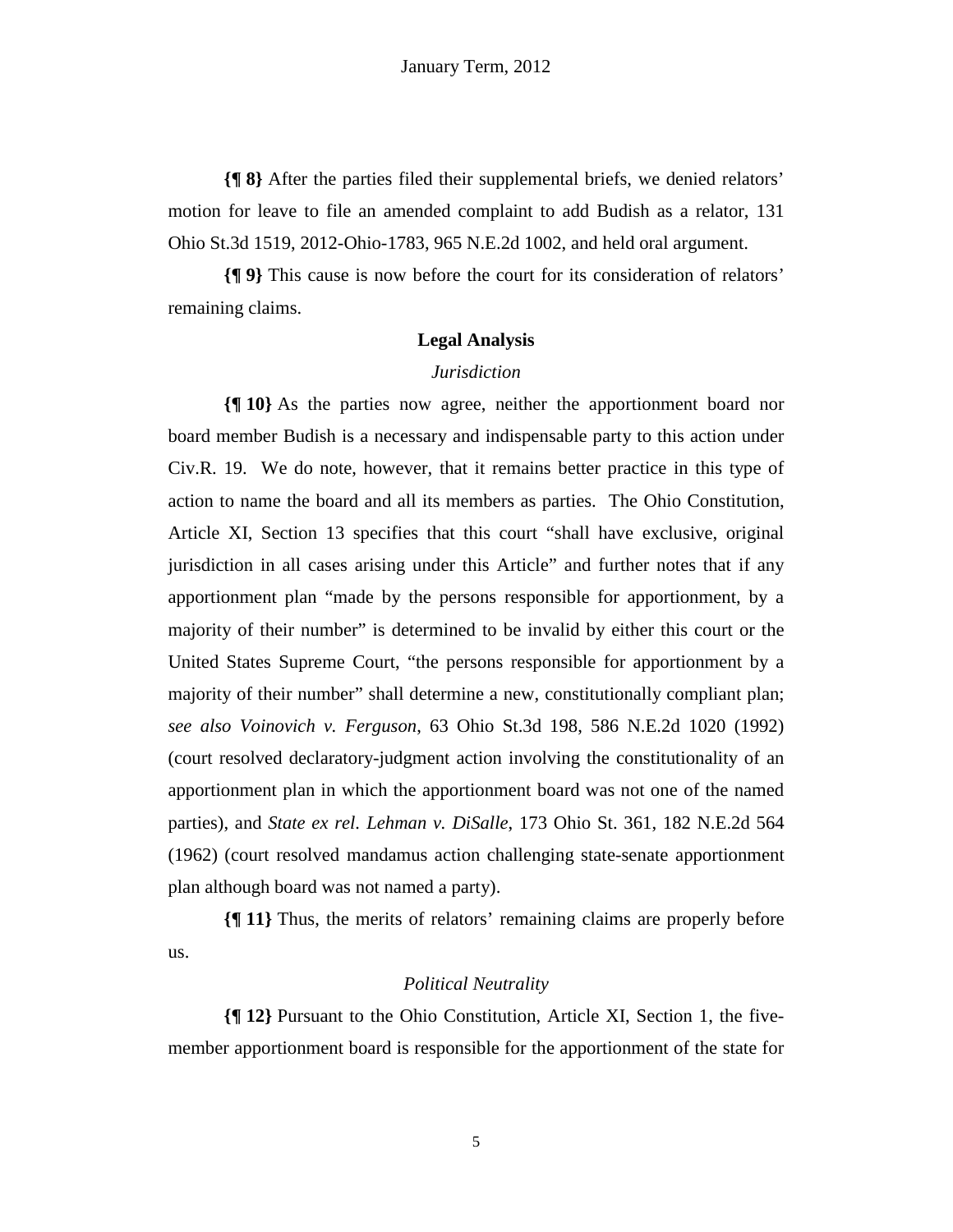members of the General Assembly. The board must establish the boundaries for each of the 99 house districts and 33 senate districts every ten years. The method of apportionment of the state for members of the General Assembly is determined by using a ratio of representation, which is calculated by dividing the whole population of the state, as determined by the federal decennial census, by 99 for the house and by 33 for the senate. Ohio Constitution, Article XI, Section 2. The population of each house and senate district must be substantially equal to the applicable ratio of representation, and in no event shall any district contain a population of less than 95 percent or more than 105 percent of the pertinent ratio. Ohio Constitution, Article XI, Sections 3 and 4. Each house district is entitled to a single representative, and each senate district is entitled to a single senator. Ohio Constitution, Article XI, Section 5.

**{¶ 13}** In assessing relators' Article XI claims, we must initially determine whether these provisions mandate political neutrality in the reapportionment process. " 'Generally speaking, in construing the Constitution, we apply the same rules of construction that we apply in construing statutes.' " *Smith v. Leis*, 106 Ohio St.3d 309, 2005-Ohio-5125, 835 N.E.2d 5, ¶ 57, quoting *State v. Jackson*, 102 Ohio St.3d 380, 2004-Ohio-3206, 811 N.E.2d 68, ¶ 14. The court's paramount concern in statutory construction is the legislative intent in the statute's enactment, and to discern this intent, we read words and phrases in context according to the rules of grammar and common usage. *State ex rel. Mager v. State Teachers Retirement Sys. of Ohio*, 123 Ohio St.3d 195, 2009- Ohio-4908, 915 N.E.2d 320, ¶ 14. Consequently, our primary concern in construing Article XI is to determine the intent of the electorate in adopting the article, and to discern that intent, we must examine its text.

**{¶ 14}** The words used in Article XI do not explicitly require political neutrality, or for that matter, politically competitive districts or representational fairness, in the apportionment board's creation of state legislative districts.

6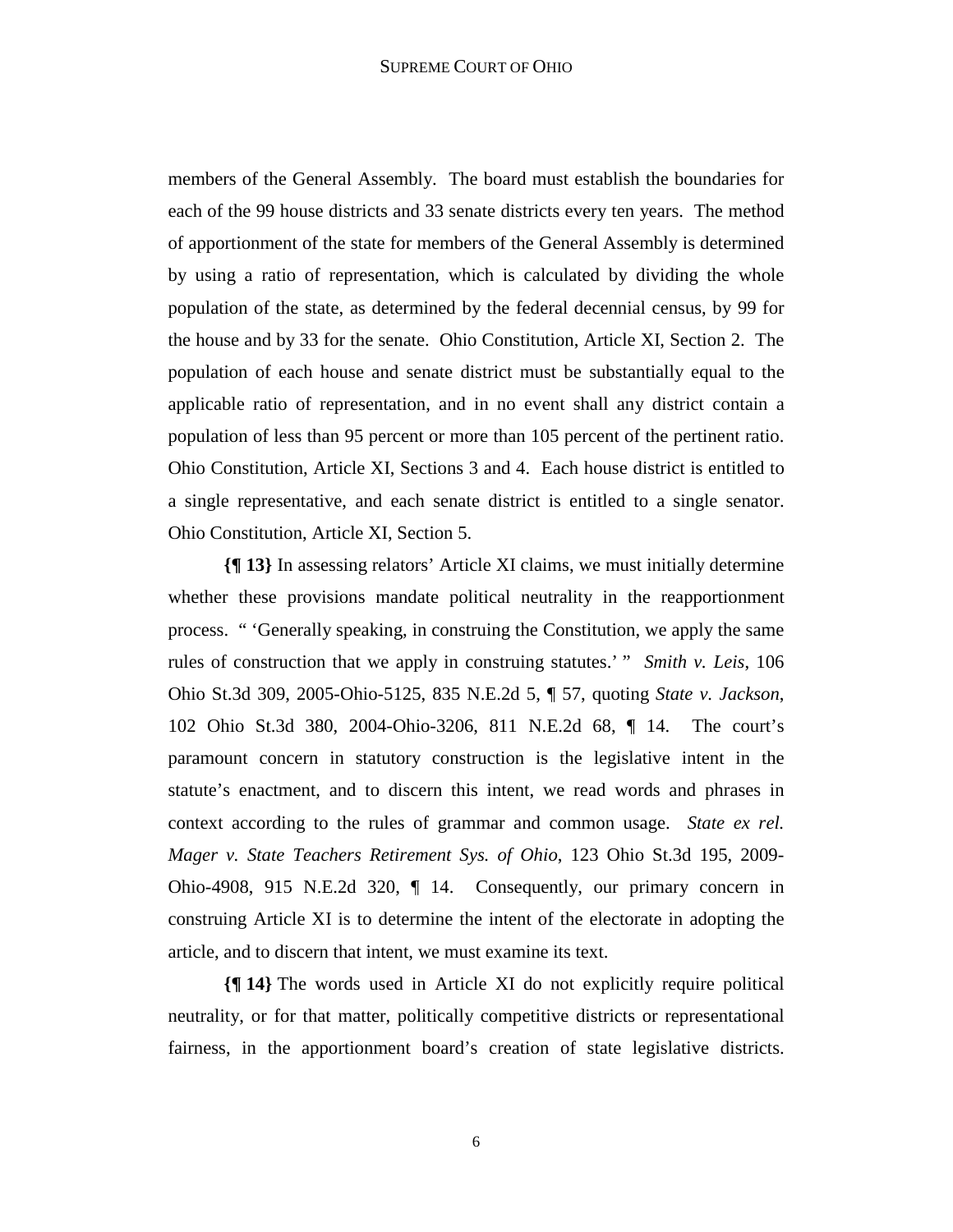Unlike Ohio, some states specify in either constitutional or statutory language that no apportionment plan shall be drawn with the intent of favoring or disfavoring a political party. *See In re Senate Joint Resolution of Legislative Apportionment 1176*, 83 So.3d 597, 615 (Fla.2012), fn. 19, and the state constitutions and statutes cited therein. Therefore, Article XI does not prevent the board from considering partisan factors in its apportionment decision.

**{¶ 15}** Nevertheless, as relators emphasize in their supplemental brief, and as respondents acknowledge in their supplemental response brief, political considerations cannot override the requirements of Article XI. Other states have reached this same conclusion regarding redistricting in their states. *See Holt v. 2011 Legislative Reapportionment Comm.*, 38 A.3d 711, 745 (Pa.2012) ("It is true, of course, that redistricting has an inevitably legislative, and therefore an inevitably political, element; but, the constitutional commands and restrictions on the process exist precisely as a brake on the most overt of potential excesses and abuse"); *In re Reapportionment of the Colorado Gen. Assembly*, \_\_ P.3d \_\_, 2011 WL 5830123, \*3 (Colo.2011) ("Other nonconstitutional considerations, such as the competitiveness of a district, are not per se illegal or improper; however, such factors may be considered only after all constitutional criteria have been met"); *In re Legislative Districting of the State*, 370 Md. 312, 370, 805 A.2d 292 (2002) ("The constitution 'trumps' political considerations. Politics or non-constitutional considerations never 'trump' constitutional requirements").

**{¶ 16}** Therefore, the Ohio Constitution does not mandate political neutrality in the reapportionment of house and senate districts, but partisan considerations cannot prevail over the requirements set forth in Article XI. As long as the 2011 apportionment plan satisfied the constitutional requirements set forth in Article XI, respondents were not precluded from considering political factors in drafting it. *See Davis v. Bandemer*, 478 U.S. 109, 128, 106 S.Ct. 2797, 92 L.Ed.2d 85 (1986) (plurality opinion), quoting *Gaffney v. Cummings*, 412 U.S.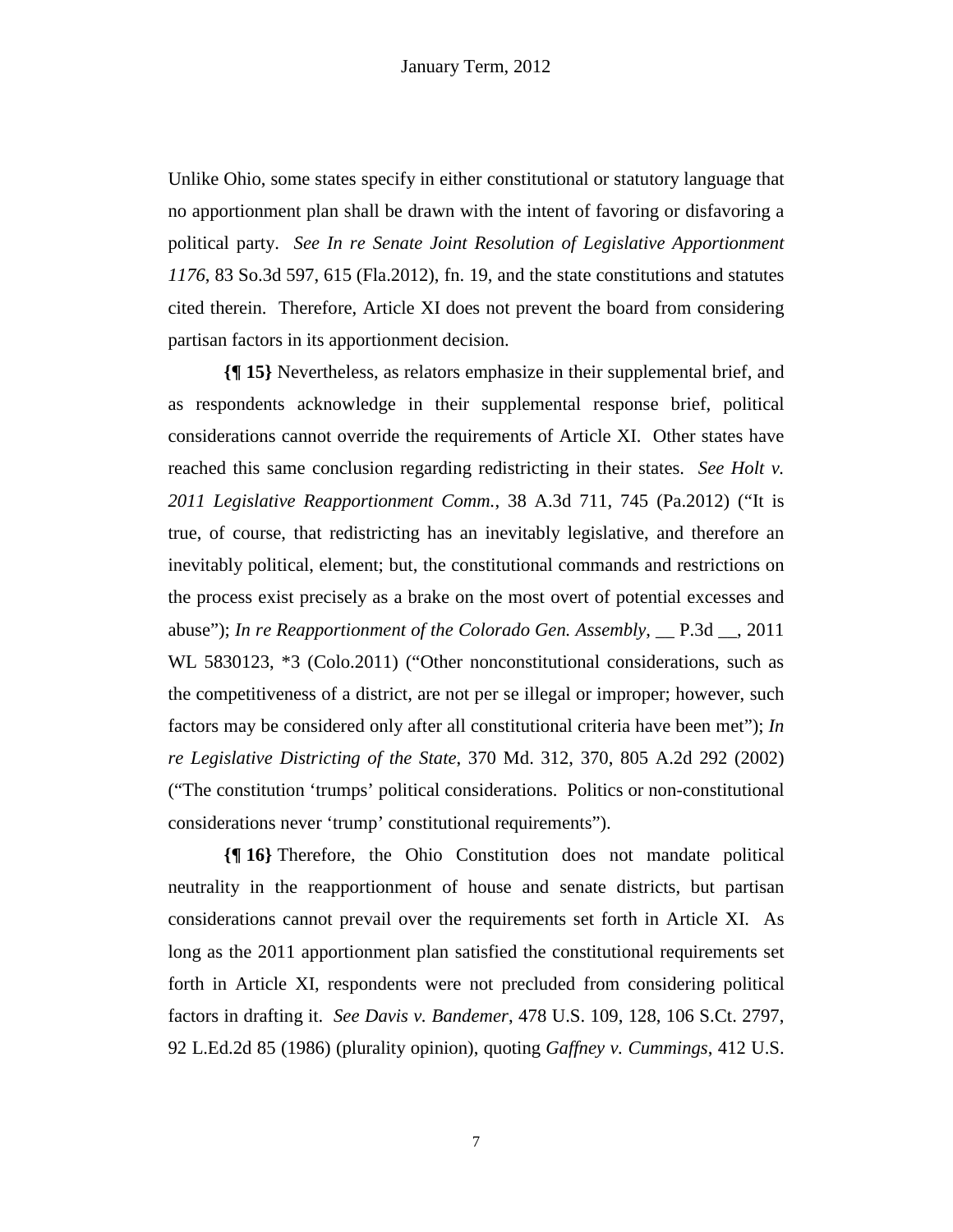735, 752-753, 93 S.Ct. 2321, 37 L.Ed.2d 298 (1973) (" 'Politics and political considerations are inseparable from districting and apportionment' "). And, here, political factors were considered only after the applicable constitutional and other legal requirements were met.

*Presumption of Constitutionality and Burden of Proof* 

**{¶ 17}** In assessing the merits of relators' claims, we defer to the apportionment board's reasonable construction of the principles expressed in Article XI. *Voinovich v. Ferguson*, 63 Ohio St.3d 198, 586 N.E.2d 1020 (1992).

 "Hence, it is not sufficient in this proceeding that we might be of the opinion that we could make a better apportionment than has been made by the board: To authorize this court to interfere and command the board to make another apportionment, the apportionment made must so far violate the rules prescribed by the constitution, as to enable us to say, that what has been done is no apportionment at all, and should be wholly disregarded. If by any fair construction of the principles prescribed by the constitution for making an apportionment, the one made may be sustained, then it cannot be disregarded and a new one ordered.

 "\* \* \* The very fact that the governor, auditor and secretary of state are consociated as a board to apportion the state for members of the general assemb[l]y, shows of itself, that, in the judgment of the framers of the constitution, in applying the rules prescribed, a discretion would have to be exercised, and those officers were selected to exercise it. Whether the discretion conferred on the board, has been wisely or unwisely exercised in this instance, is immaterial in this proceeding. It is sufficient that they had the power under the constitution to make the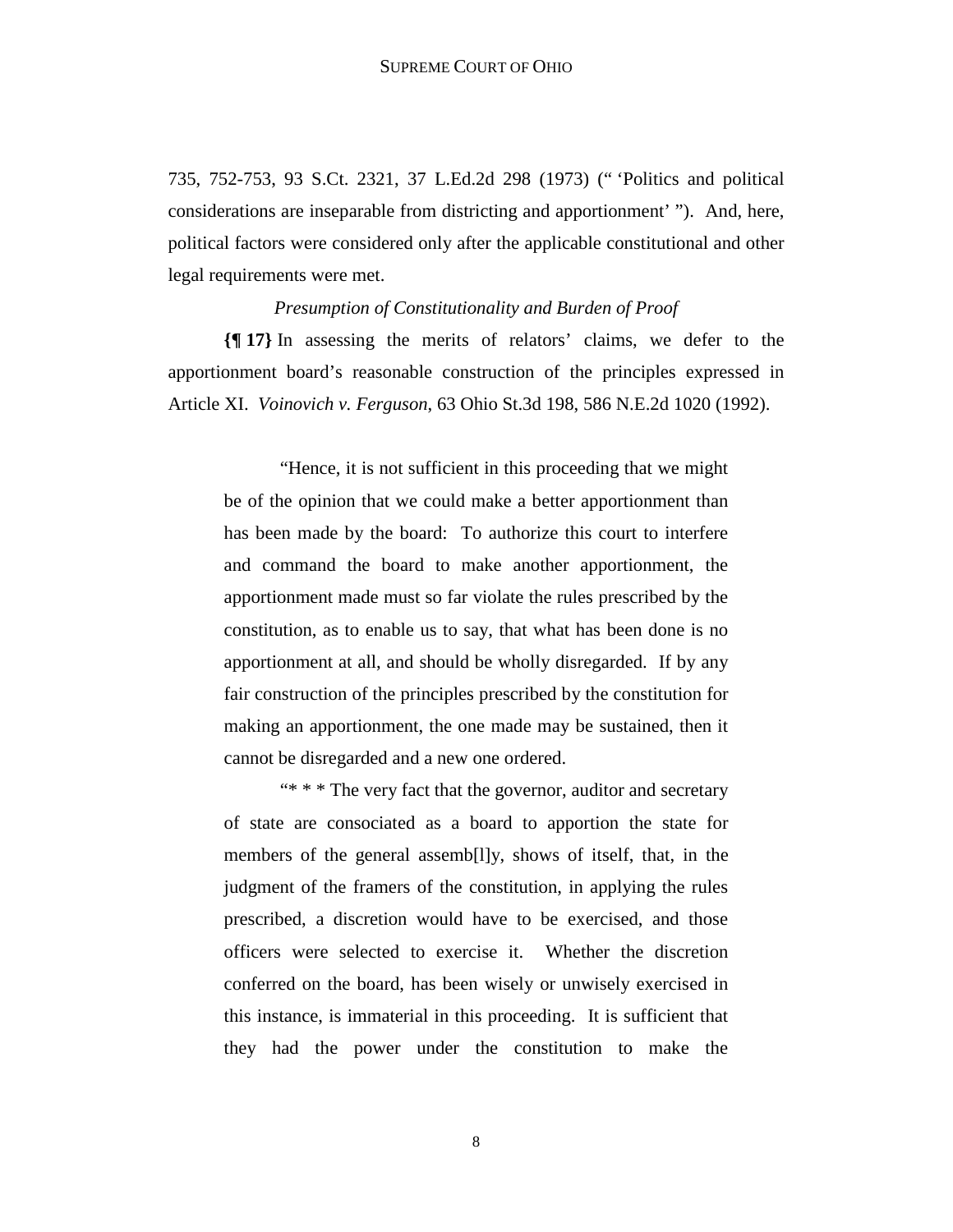apportionment as they have made it. For the wisdom, or unwisdom, of what they have done, within the limits of the powers conferred, they are answerable to the electors of the state, and no one else."

*Id*. at 204 (Holmes, J., concurring), quoting *State ex rel. Gallagher v. Campbell*, 48 Ohio St. 435, 436-437 and 442, 27 N.E. 884 (1891).

**{¶ 18}** In resolving claims contesting the constitutionality of a statute, we presume the constitutionality of the legislation, and the party challenging the validity of the statute bears the burden of establishing beyond a reasonable doubt that the statute is unconstitutional. *See State ex rel. Zeigler v. Zumbar*, 129 Ohio St.3d 240, 2011-Ohio-2939, 951 N.E.2d 405, ¶ 24; *Ohio Grocers Assn. v. Levin*, 123 Ohio St.3d 303, 2009-Ohio-4872, 916 N.E.2d 446, ¶ 11.

**{¶ 19}** Although a board's apportionment plan is not a statute, the same general principle applies in resolving relators' attack on the constitutionality of the apportionment plan as that which is applied to attacks on the constitutionality of statutes for the following reasons:

**{¶ 20}** First, Article XI was enacted to permit the apportionment board to perform the duty previously conferred on the General Assembly to apportion seats in the General Assembly. In effect, the apportionment board is performing what was previously a legislative function. *See Ely v. Klahr*, 403 U.S. 108, 114, 91 S.Ct. 1803, 29 L.Ed.2d 352 (1971) ("districting and apportionment are legislative tasks in the first instance"); *Arizona Minority Coalition for Fair Redistricting v. Arizona Independent Redistricting Comm.*, 220 Ariz. 587, 208 P.3d 676 (2009), ¶ 19 ("Not only do enactments that carry the force of law traditionally originate in the legislature, but the process of redistricting is itself traditionally viewed as a legislative task").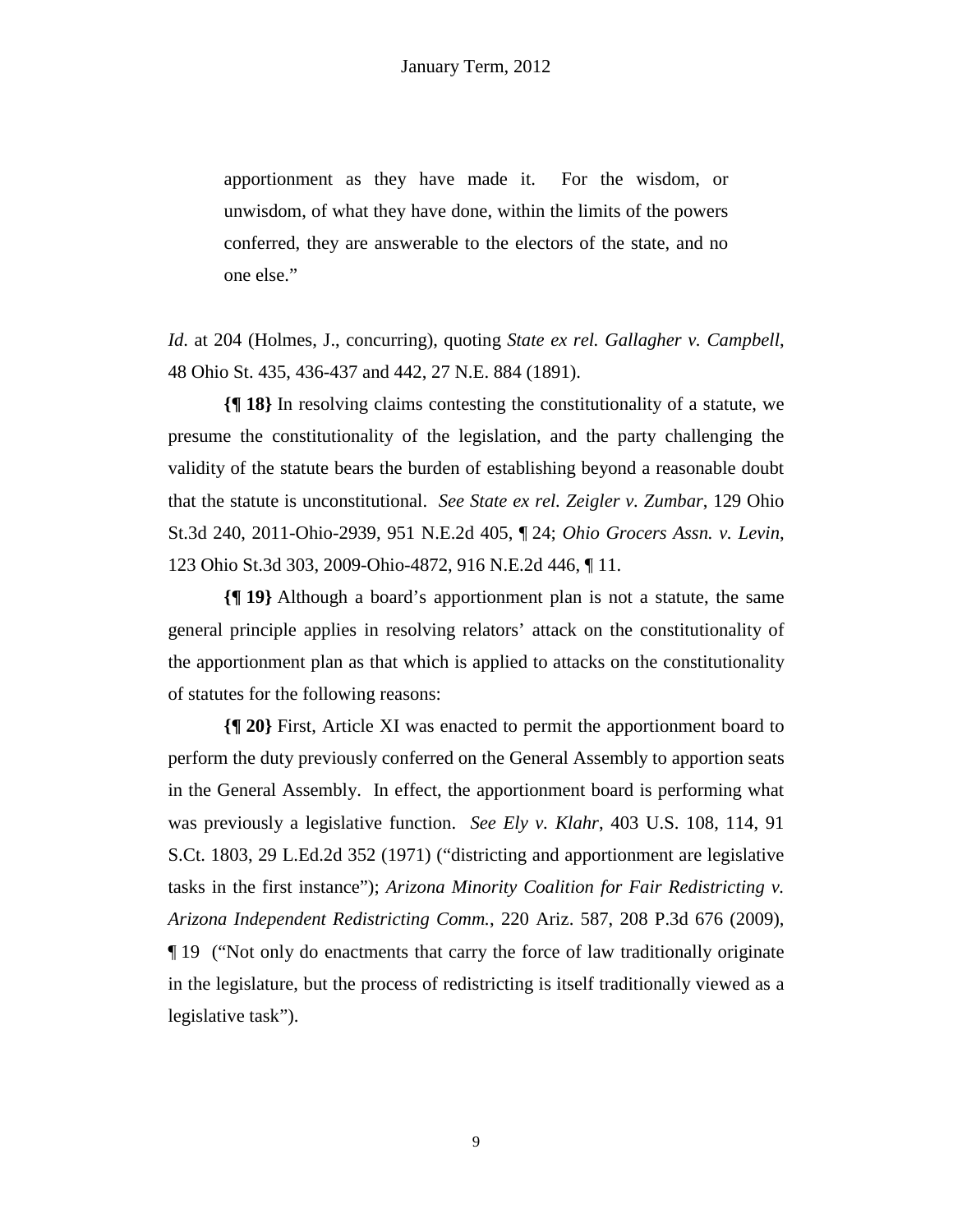#### SUPREME COURT OF OHIO

**{¶ 21}** Second, as with legislation, a presumption of validity attaches to the apportionment board's adopted apportionment plan. *See Gallagher*, 48 Ohio St. at 437, 27 N.E. 884 (apportionment board is vested with discretion to adopt decennial apportionment plan, and "[i]f by any fair construction of the principles prescribed by the constitution for making an apportionment, the one made may be sustained, then it cannot be disregarded and a new one ordered"). " '[I]n the absence of evidence to the contrary, public officers, administrative officers and public authorities, within the limits of the jurisdiction conferred upon them by law, will be presumed to have properly performed their duties in a regular and lawful manner and not to have acted illegally or unlawfully.' " *State ex rel. Skaggs v. Brunner*, 120 Ohio St.3d 506, 2008-Ohio-6333, 900 N.E.2d 982, ¶ 51, quoting *State ex rel. Speeth v. Carney*, 163 Ohio St. 159, 186, 126 N.E.2d 449 (1955).

**{¶ 22}** Third, because the people of Ohio placed apportionment authority in the hands of the board, the apportionment plan should be accorded the same, if not greater, consideration as a statute enacted by the General Assembly. It is logical, therefore, to require relators to rebut the plan's presumed constitutionality by proving beyond a reasonable doubt that the apportionment plan is unconstitutional.

**{¶ 23}** Finally, this standard comports with the standard applied by other state supreme courts in resolving constitutional challenges to a reapportionment plan. *See Parella v. Montalbano*, 899 A.2d 1226, 1232-1233 (R.I.2006) (challengers to state legislative redistricting statute had the burden of proving that the statute was unconstitutional beyond a reasonable doubt); *Logan v. O'Neill*, 187 Conn. 721, 729-730, 448 A.2d 1306 (1982) (applying the same burden of proof to a reapportionment plan even though it was not a statute—"Although, here, the legislative action being challenged is not a statute because it is not subject to the approval of the governor, it is entitled to at least the same judicial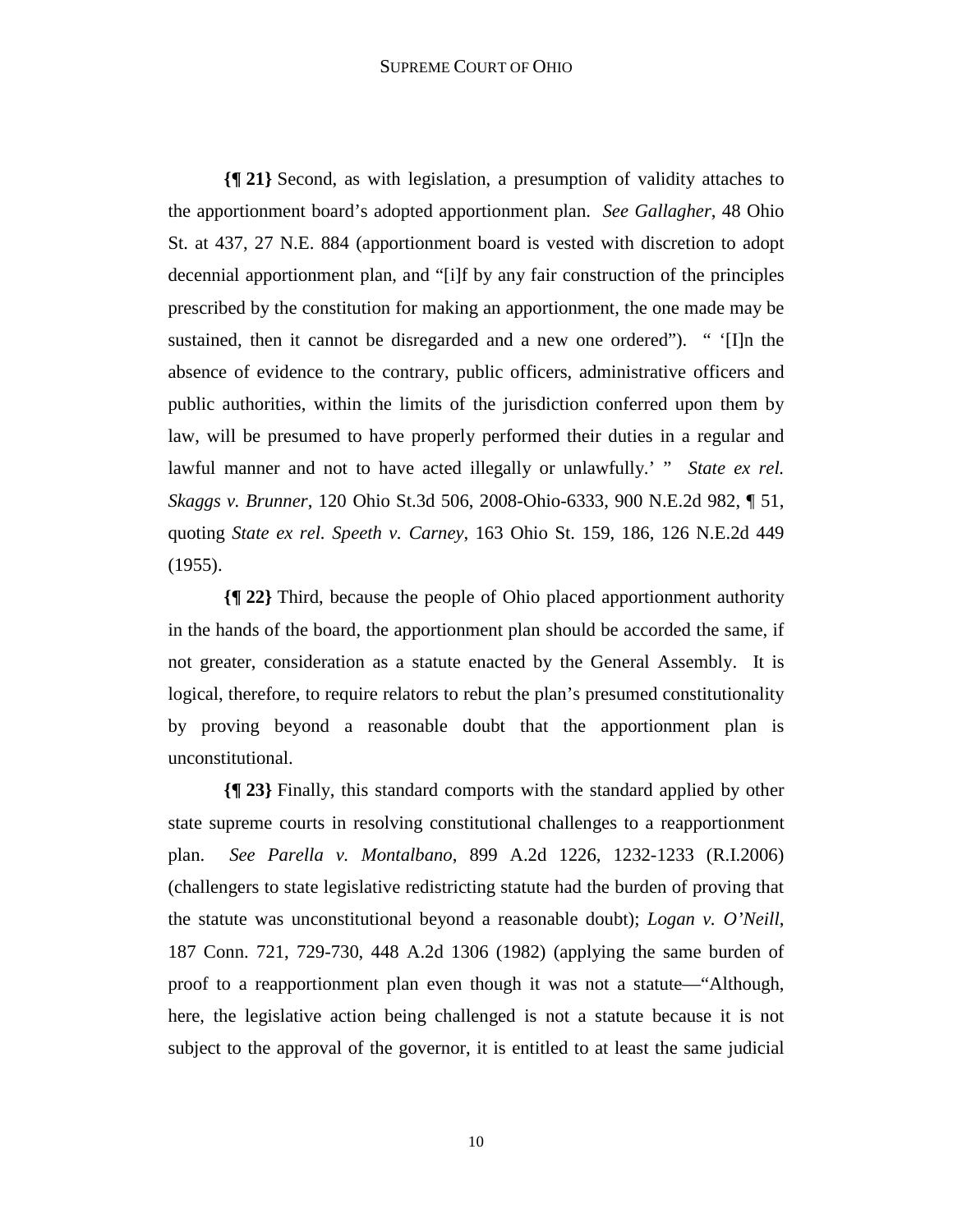respect as a statute"); *McClure v. Secy. of the Commonwealth*, 436 Mass. 614, 622, 766 N.E.2d 847 (2002) (plaintiffs challenging constitutionality of legislative redistricting plan could not prevail in the case unless they established beyond a reasonable doubt that it is impossible by any reasonable construction to interpret the redistricting statute in harmony with the state constitution); *In re Wolpoff*, 80 N.Y.2d 70, 78, 587 N.Y.S.2d 560, 600 N.E.2d 191 (1992) ("A strong presumption of constitutionality attaches to the redistricting plan and we will upset the balance struck by the Legislature and declare the plan unconstitutional" only when it is shown to be unconstitutional beyond a reasonable doubt).

**{¶ 24}** Consequently, the burden of proof on one challenging the constitutionality of an apportionment plan is to establish that the plan is unconstitutional beyond a reasonable doubt. In the absence of evidence to the contrary, we presume that the apportionment board properly performed its duties in a lawful manner. With this burden of proof providing the framework for our analysis, we next address relators' claims.

# *Ohio Constitution, Article XI, Sections 3, 7, and 10*

**{¶ 25}** Relators assert that the board's apportionment plan violates the Ohio Constitution, Article XI, Sections 7 and 11. To assist this court in resolving this claim, the parties provided supplemental briefs on whether tension exists among Sections 3, 7, and 10 of Article XI, and if so, how these sections could be harmonized.

**{¶ 26}** As noted previously, we apply the same rules of construction that we apply in construing statutes to interpret the meaning of constitutional provisions. *State ex rel. Colvin v. Brunner*, 120 Ohio St.3d 110, 2008-Ohio-5041, 896 N.E.2d 979, ¶ 43. We must first review the words and phrases used. *Id.*

**{¶ 27}** The Ohio Constitution, Article XI, Section 3, provides:

11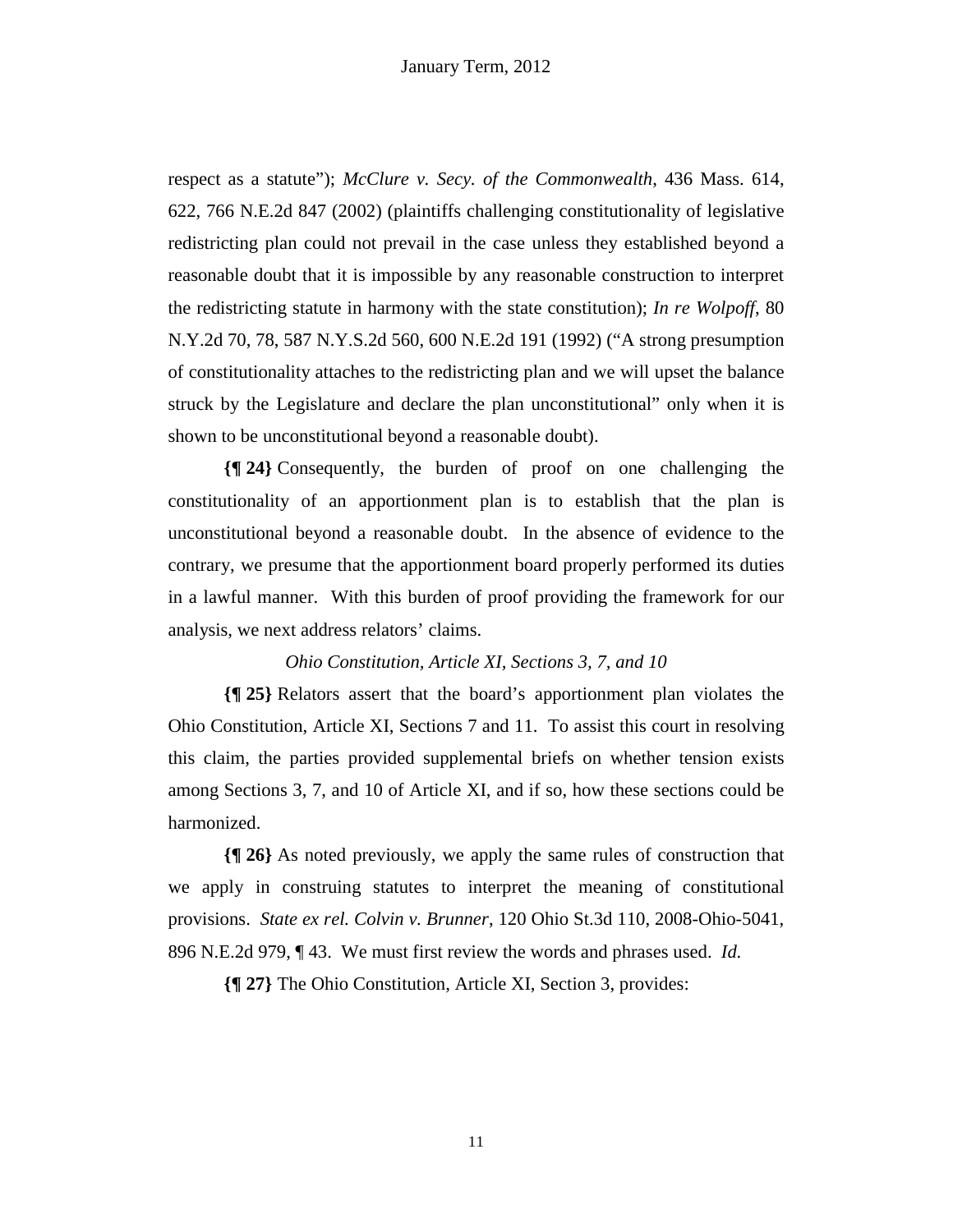The population of each house of representatives district shall be substantially equal to the ratio of representation in the house of representatives, as provided in section 2 of this Article, and in no event shall any house of representatives district contain a population of less than ninety-five per cent nor more than one hundred five per cent of the ratio of representation in the house of representatives, except in those instances where reasonable effort is made to avoid dividing a county in accordance with section 9 of this Article.

**{¶ 28}** The Ohio Constitution, Article XI, Section 7, provides:

 (A) Every house of representatives district shall be compact and composed of contiguous territory, and the boundary of each district shall be a single nonintersecting continuous line. To the extent consistent with the requirements of section 3 of this Article, the boundary lines of districts shall be so drawn as to delineate an area containing one or more whole counties.

(B) Where the requirements of section 3 of this Article cannot feasibly be attained by forming a district from a whole county or counties, such district shall be formed by combining the areas of governmental units giving preference in the order named to counties, townships, municipalities, and city wards.

(C) Where the requirements of section 3 of this Article cannot feasibly be attained by combining the areas of governmental units as prescribed in division (B) of this section, only one such unit may be divided between two districts, giving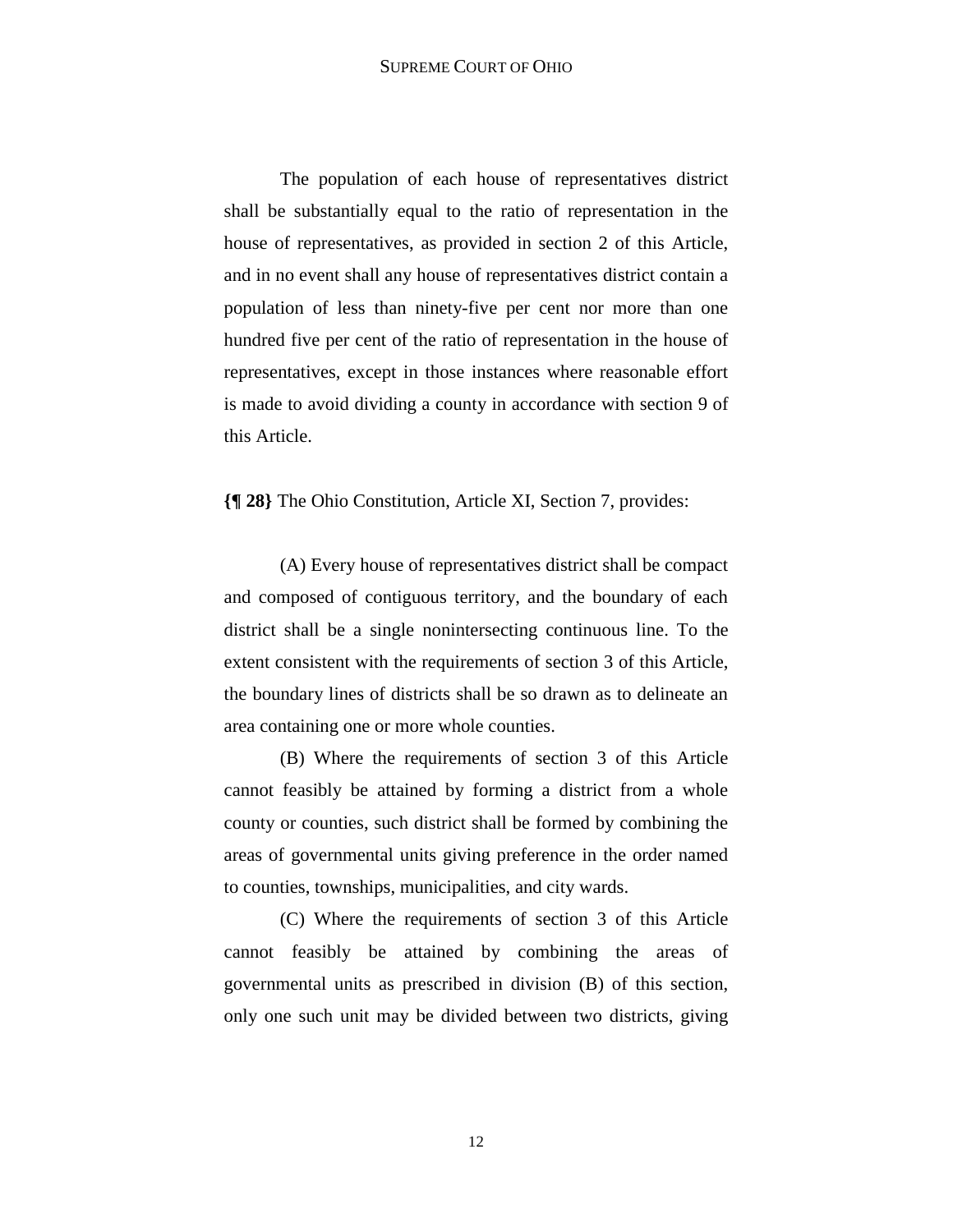preference in the selection of a unit for division to a township, a city ward, a city, and a village in the order named.

(D) In making a new apportionment, district boundaries established by the preceding apportionment shall be adopted to the extent reasonably consistent with the requirements of section 3 of this Article.

**{¶ 29}** The Ohio Constitution, Article XI, Section 10, provides:

 The standards prescribed in sections 3, 7, 8, and 9 of this Article shall govern the establishment of house of representatives districts, which shall be created and numbered in the following order to the extent that such order is consistent with the foregoing standards:

 (A) Each county containing population substantially equal to one ratio of representation in the house of representatives, as provided in section 2 of this Article, but in no event less than ninety-five per cent of the ratio nor more than one hundred five per cent of the ratio shall be designated a representative district.

 (B) Each county containing population between ninety and ninety-five per cent of the ratio or between one hundred five and one hundred ten per cent of the ratio may be designated a representative district.

 (C) Proceeding in succession from the largest to the smallest, each remaining county containing more than one whole ratio of representation shall be divided into house of representatives districts. Any remaining territory within such county containing a fraction of one whole ratio of representation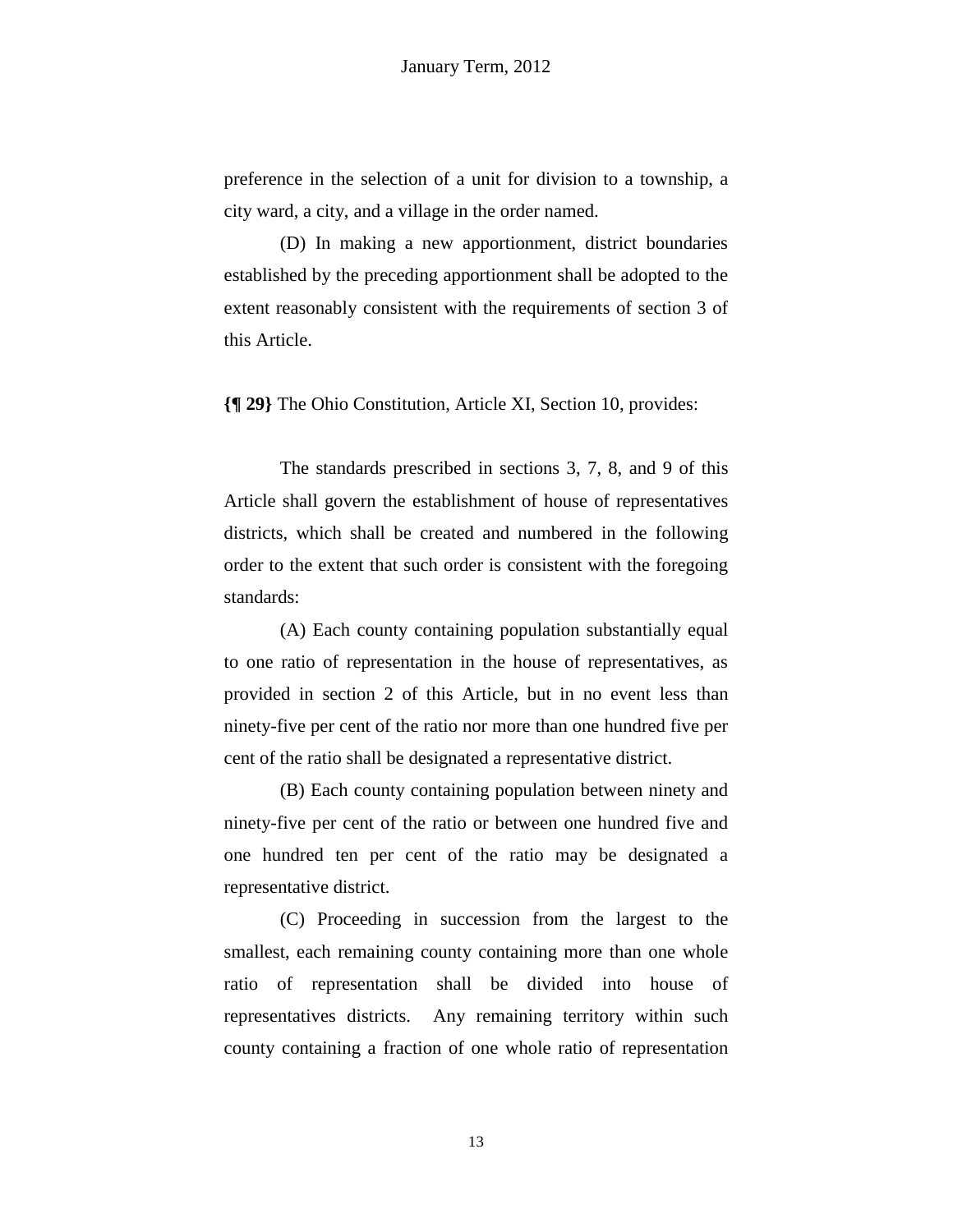shall be included in one representative district by combining it with adjoining territory outside the county.

 (D) The remaining territory of the state shall be combined into representative districts.

**{¶ 30}** In resolving the tension between these constitutional provisions, we note that Article XI of the Ohio Constitution vests the apportionment board with considerable discretion in formulating an appropriate plan. *See* Ohio Constitution, Article XI, Section 3 (requiring the population of each house district to be "*substantially* equal to the ratio of representation" [emphasis added]); Article XI, Section 7(A) (requiring house district boundary lines to be drawn so as to delineate an area that contains one or more whole counties "[t]o the *extent consistent* with the requirements of section 3" [emphasis added]); Article XI, Section 7(B) (requiring that house districts be formed by combining the areas of governmental units in the order specified where Section 3 population requirements "cannot *feasibly* be attained" by forming a district from a whole county or counties [emphasis added]); Article XI, Section 7(C) (requiring the division of only one governmental unit in the order specified when the Section 3 population requirements "cannot *feasibly* be attained" by combining the areas of governmental units in accordance with Section 7(B) [emphasis added]); Article XI, Section 7(D) (requiring the adoption of district boundaries established by the preceding apportionment "to the *extent reasonably consistent*" with the Section 3 population requirements [emphasis added]).

**{¶ 31}** This court does not sit as a super apportionment board to determine whether a plan presented by the relators is better than the plan adopted by the board. Instead, we determine whether the board acted within the broad discretion conferred upon it by the provisions of Article XI when it adopted its plan. As respondents observe, whether relators have presented a "better" apportionment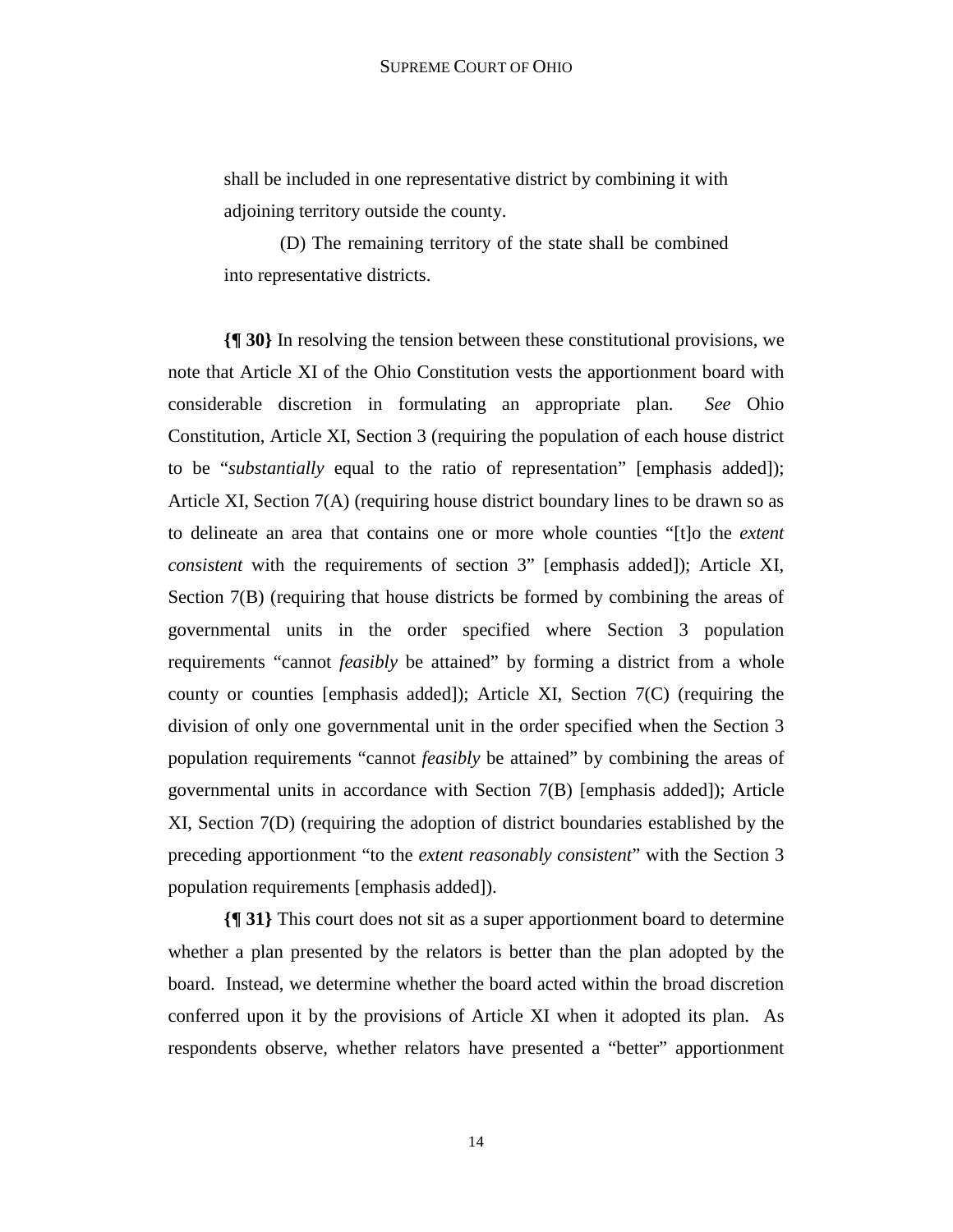plan is irrelevant in determining whether relators have met their burden to establish that the board's September 30, 2011 apportionment plan is unconstitutional. The role of a supreme court in considering constitutional challenges to an apportionment plan is restricted to determining whether relators have met their burden to prove that the plan adopted by the board is unconstitutional beyond a reasonable doubt. *See State ex rel. Cooper v. Tennant*, 229 W.Va. 585, 730 S.E.2d 368, 2012 WL 517520 (2012), paragraph twelve of the syllabus ("The only role of the Supreme Court of Appeals of West Virginia in determining whether a state legislative redistricting plan is constitutional is to assess the validity of the particular plan adopted by the Legislature under both federal and state constitutional principles, rather than to ascertain whether a better plan could have been designed and adopted"); *Wilson v. State ex rel. State Election Bd.*, 270 P.3d 155, ¶ 1 (Okla.2012) (litigant's mere statement that his redistricting plan is better than the plan passed by the state legislature and signed by the governor was insufficient to support claim that the plan was invalid); *Arizona Minority Coalition*, 220 Ariz. 587, 208 P.3d 676, at ¶ 46 ("the fact that a 'better' [redistricting] plan exists does not establish that this plan lacks a reasonable basis").

**{¶ 32}** In fulfilling our limited role, we read together the constitutional provisions that are in pari materia, and we attempt to give full application to every part of each of them unless they are irreconcilable and in hopeless conflict. *See Smith v. Leis*, 106 Ohio St.3d 309, 2005-Ohio-5125, 835 N.E.2d 5, ¶ 57. If there is an irreconcilable conflict, the special provision prevails over the general provision, unless the general provision was adopted later and the manifest intent is that the general provision prevail. *Summerville v. Forest Park*, 128 Ohio St.3d 221, 2010-Ohio-6280, 943 N.E.2d 522, ¶ 26-27.

**{¶ 33}** But if the sections are coequal—that is, if neither is more specific and both were adopted at the same time—then the apportionment board is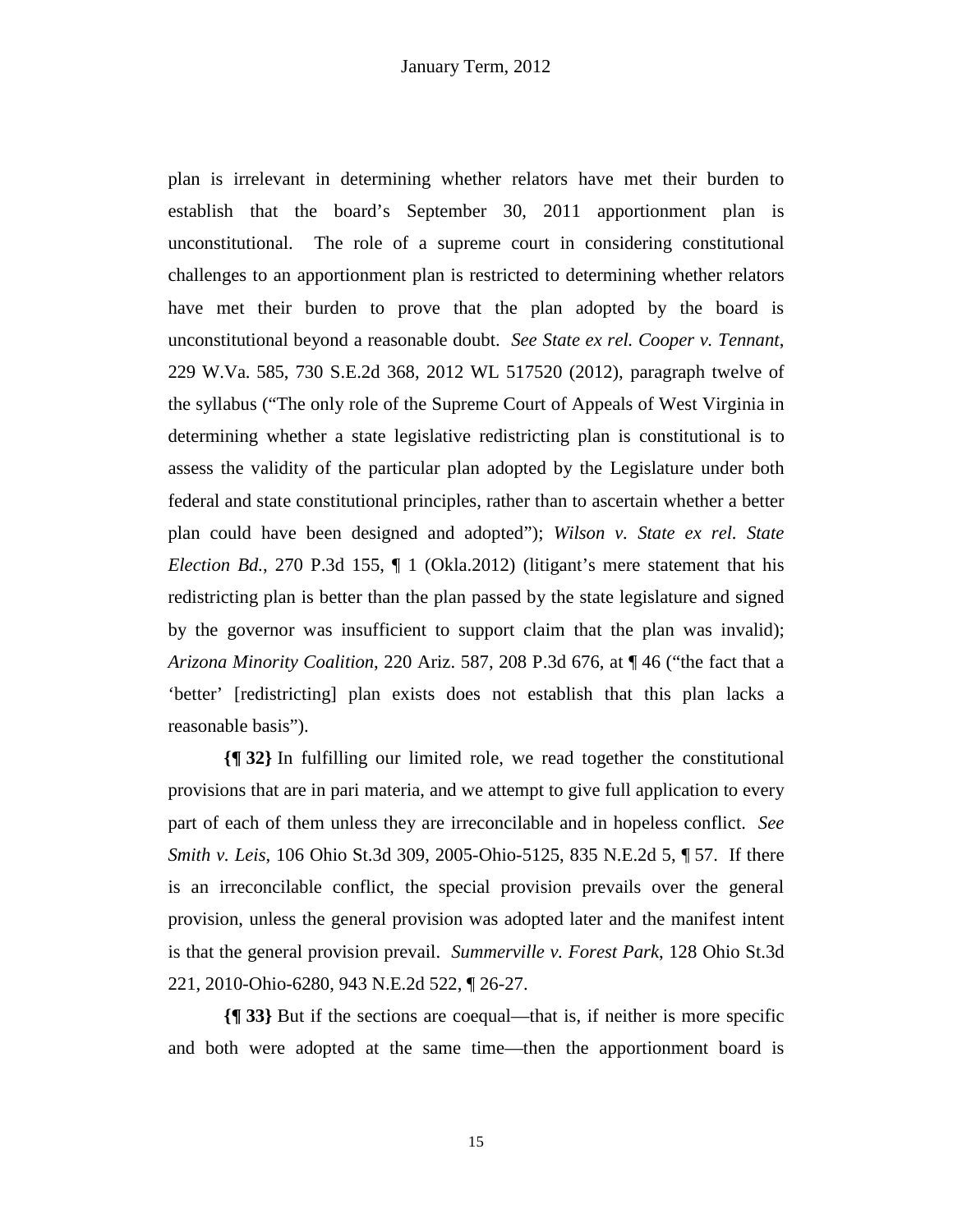empowered to apply either one of them. *Voinovich*, 63 Ohio St.3d at 200, 586 N.E.2d 1020. Consequently, when coequal provisions of Article XI of the Ohio Constitution are irreconcilable, the apportionment board has the duty to choose the proper course, and this court will not order it to correct one constitutional violation by committing another. *Id.*

**{¶ 34}** One of the main considerations of the joint secretaries in formulating their proposed plan was preserving the boundaries of existing legislative districts, which is consistent with the requirement of Section 7(D). Moreover, apportionment boards have historically treated the division of noncontiguous local governmental units as not constituting a violation of Sections 7(A), (B), or (C). In 1981, the apportionment board did not count 16 divisions of noncontiguous governmental units as divisions for purposes of Article XI; in 1991, the apportionment board did not count 25 such divisions; and in 2001, the apportionment board did not count 34 of these divisions. The board considered the division of noncontiguous governmental units as having been accomplished by local officials through annexation rather than by the board through apportionment. This practice of not counting divisions of noncontiguous governmental units has been followed by apportionment boards that have had both Democratic and Republican majorities. Additionally, comparison between the 2011 and 2001 apportionment plans indicates that the number of divisions of counties in both plans is comparable (74 for the 2011 apportionment plan and 73 for the 2001 apportionment plan).

**{¶ 35}** In fact, by retaining district boundaries similar to those in the previous apportionment plan—and thereby enhancing representational continuity for district residents—the board's plan is more compliant with Section 7(D) than the alternative plan that was timely submitted to the apportionment board by the Joint Democratic Caucuses or, for that matter, the alternative plans submitted by relators' expert, Professor Michael McDonald.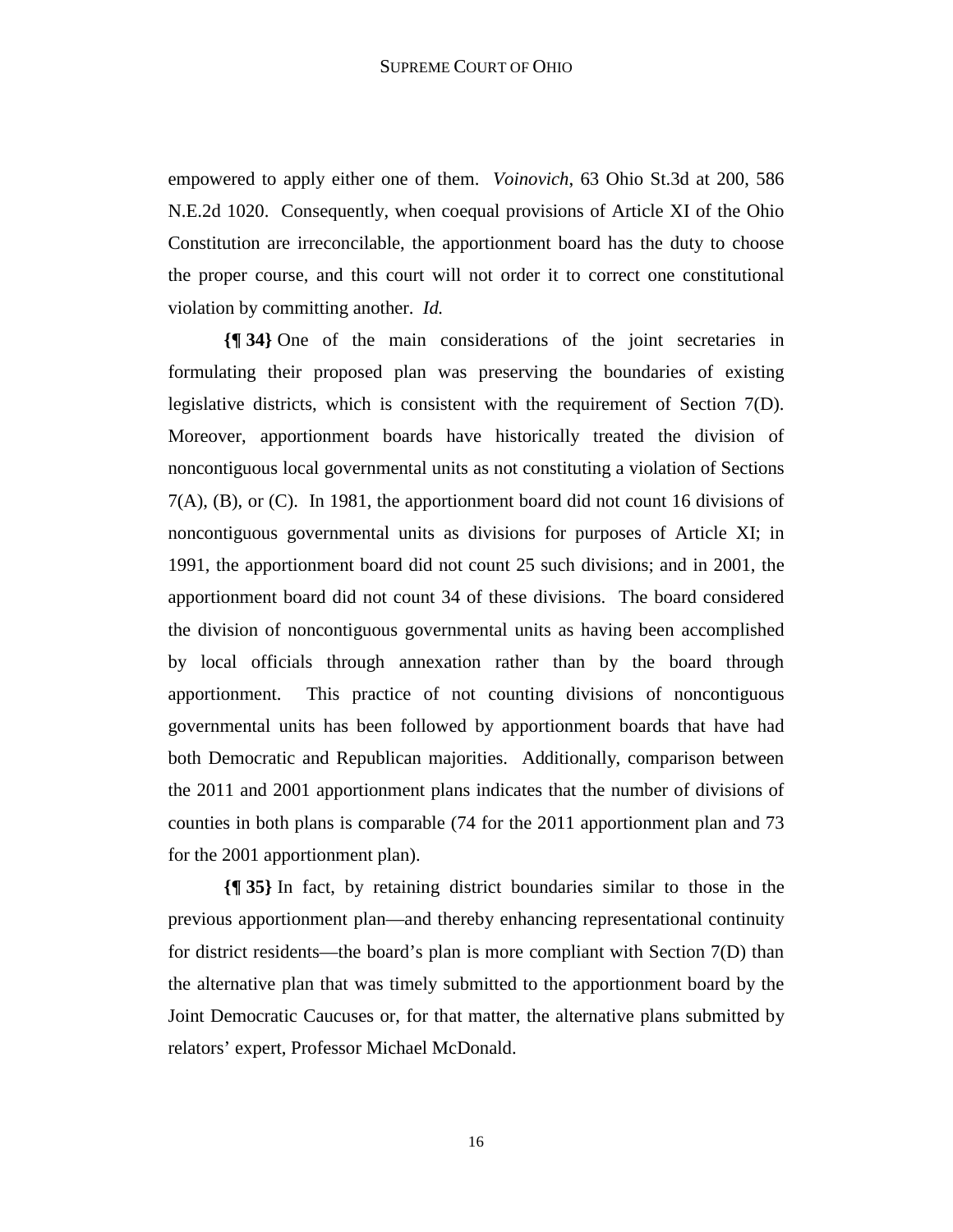**{¶ 36}** Relators argue that the board erred in relying on Section 7(D) to justify violations of Sections  $7(A)$ ,  $(B)$ , and  $(C)$  because Section  $7(D)$  is subordinate to the other subsections. They claim that because Section  $7(D)$  is the last subsection, it is also last in priority.

**{¶ 37}** A review of the plain text of Section 7, however, dispels that contention. Sections  $7(A)$ ,  $(B)$ , and  $(C)$  are interconnected so that if the Section 3 population requirements cannot feasibly be attained by drawing the line according to Section 7(A), then Section 7(B) is followed, and if they cannot feasibly be attained by following Section 7(B), then Section 7(C) is followed. Section 7(D), however, is not phrased in a manner that subordinates it to Sections 7(A), (B), and (C). Instead, Section 7(D) is phrased to apply broadly to the board's "new apportionment" and, like Sections  $7(A)$ ,  $(B)$ , and  $(C)$ , is governed by the population requirements of Section 3. There is no language suggesting that Section 7(D) may be followed only if Sections (A), (B), and (C) are inapplicable.

**{¶ 38}** Therefore, the Ohio Constitution, Article XI, Section 7(D) is coequal with Article XI, Sections  $7(A)$ ,  $(B)$ , and  $(C)$ , and in accordance with *Voinovich*, 63 Ohio St.3d at 200, 586 N.E.2d 1020, the court will not order the apportionment board to correct a violation of Sections  $7(A)$ ,  $(B)$ , and  $(C)$  by violating Section 7(D).

**{¶ 39}** Relators next assert that even if Section 7(D) is coequal with Sections  $7(A)$ ,  $(B)$ , and  $(C)$ , that fact does not justify respondents' alteration of previous district boundaries from the 2001 apportionment plan. That is, relators contend that pursuant to Section 7(D), "if a prior district's population is 'reasonably consistent with the requirements of Section 3,' then the 'district boundaries established by the preceding apportionment shall be adopted.' "

**{¶ 40}** But once again, relators ignore the plain text of Section 7(D), which provides, "In making a new apportionment, district boundaries established by the preceding apportionment shall be adopted *to the extent reasonably*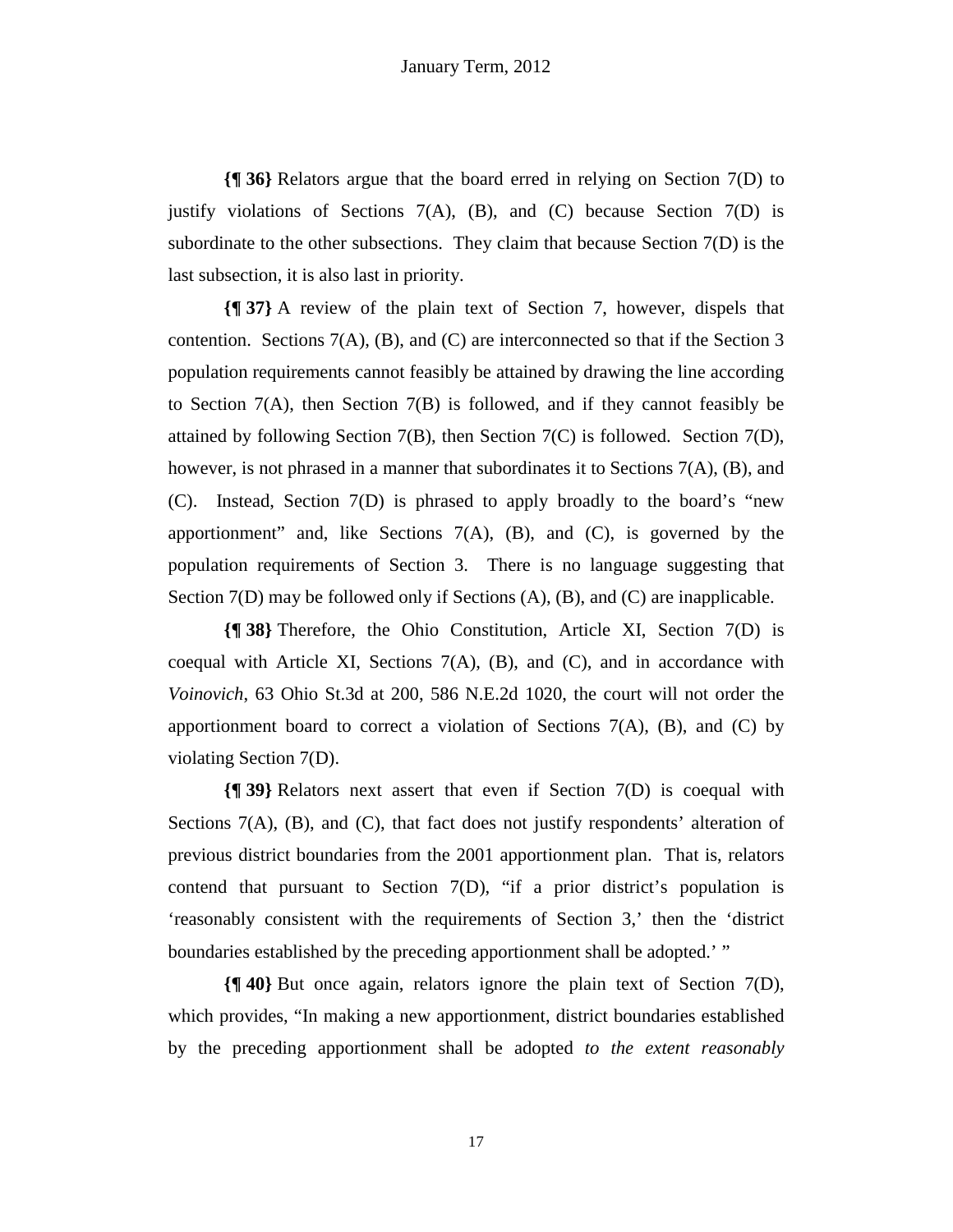*consistent* with the requirements of section 3 of this Article." (Emphasis added.) In essence, relators' interpretation replaces the phrase, "to the extent"—a phrase that vests the apportionment board with discretion—with the conditional term "if." But this interpretation changes the meaning of Section 7(D), which we cannot do. *See State ex rel. Russo v. McDonnell*, 110 Ohio St.3d 144, 2006-Ohio-3459, 852 N.E.2d 145, ¶ 50 (in construing statutes, court cannot add or delete language); *State ex rel. LetOhioVote.org v. Brunner*, 123 Ohio St.3d 322, 2009- Ohio-4900, 916 N.E.2d 462, ¶ 49 (courts are not authorized to add exceptions that are not contained within the express language of constitutional provisions).

**{¶ 41}** Therefore, the Ohio Constitution vests discretion in the apportionment board to adopt the prior district's boundaries "to the extent reasonably consistent" with the Section 3 population requirements, and this discretionary language confers the authority on the apportionment board to adopt district boundaries that are not identical to those used in the prior apportionment.

**{¶ 42}** Relators' claims focus on the board's divisions of governmental units. Because those divisions were warranted by both the bipartisan historical practice of prior apportionment boards and the Section 7(D) requirement of keeping boundaries similar to those used in the prior apportionment, we will not order respondents to correct the alleged violations of Sections 7(A), (B), and (C) by committing a violation of Section 7(D). Similarly, given the discretion accorded respondents under Section 7(D) and the related provisions, relators have not established by proof beyond a reasonable doubt that respondents' purported failure to use the exact same boundary lines as the 2001 apportionment plan for a few districts constituted a violation of that section.

# *Relators' Evidence*

**{¶ 43}** Relators primarily rely on the two alternative apportionment plans of their expert, Professor McDonald, to meet their heavy burden of proof in this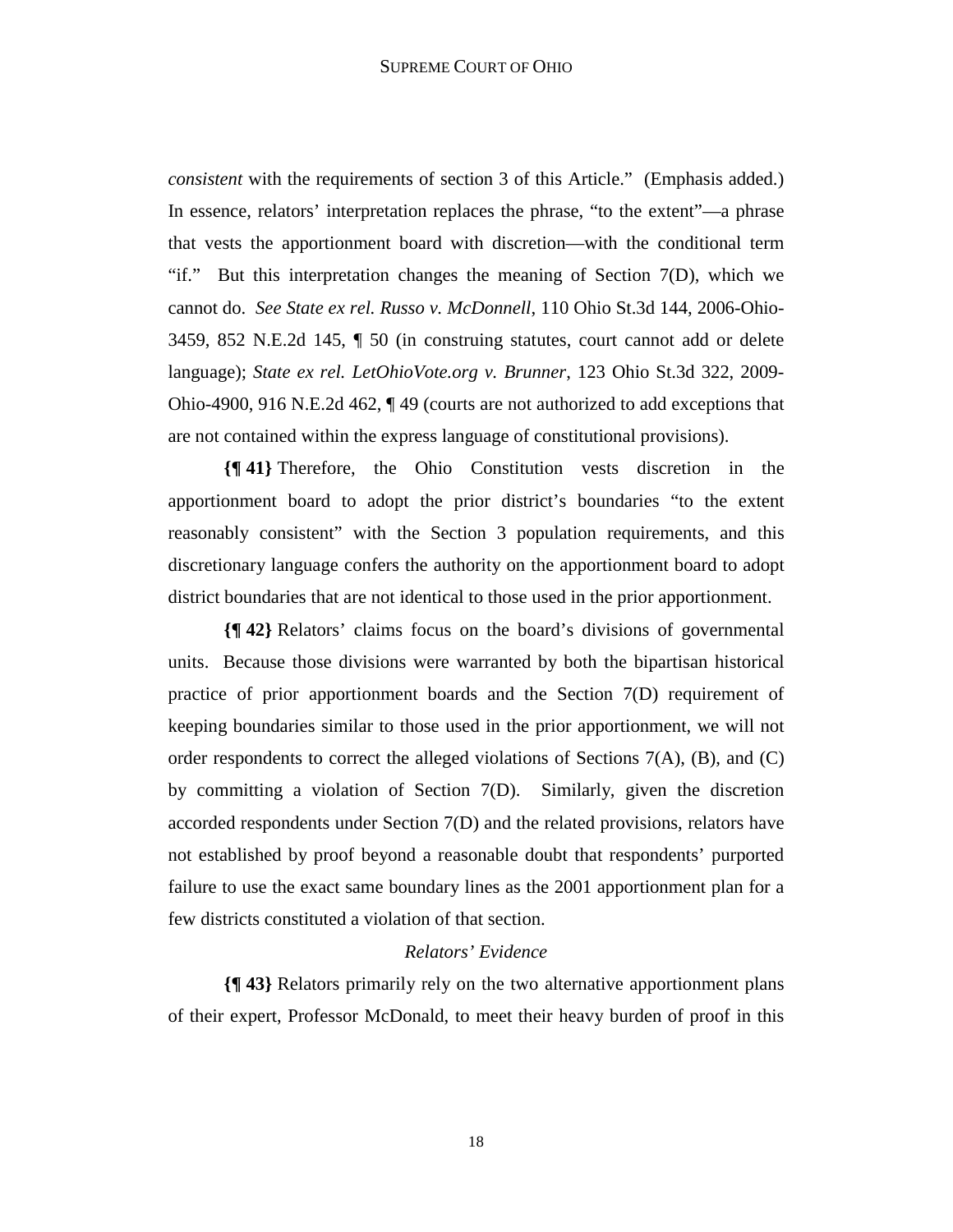special proceeding. For the following reasons, however, these alternative plans are insufficient to carry that burden.

**{¶ 44}** First, they appear to be based on the same flawed interpretation of Section 7(D) advocated by relators.

**{¶ 45}** Second, as previously discussed, whether a litigant has presented a "better" apportionment plan is irrelevant to the court's determination of whether the plan adopted by the apportionment board is constitutional. *See Cooper*, 730 S.E.2d 368, 2012 WL 517520, at paragraph twelve of the syllabus; *Arizona Minority Coalition*, 220 Ariz. 587, 208 P.3d 676, at ¶ 46.

**{¶ 46}** Third, Professor McDonald's affidavits are replete with conclusory statements that lack specific factual support. For example, he states that the apportionment board's plan "split over 250 political subdivisions," while each of his alternative plans "divides less than 100 subdivisions," but he offers no detailed explanation of what he counted as a split or division, and he does not enumerate each of the subdivisions split by the various plans. In the absence of more detailed factual support, we are left to wonder about the analytical choices made by relators' expert and the concomitant viability of his conclusions. And insofar as relators argue that Professor McDonald's plans contain many fewer divisions of governmental units than are contained in the board's plan and do not violate any other constitutional provisions, his affidavits simply contain insufficient evidence to establish the truth of their assertion. Indeed, from his affidavits, it is unclear whether Professor McDonald even considered all the applicable criteria, unlike respondents, who established that they had considered all the applicable criteria in formulating and adopting their plan. Notably, in an unrelated case, a federal district court recently held that Professor McDonald's expert opinion was unreliable because, among other reasons, he failed to consider all the applicable principles that guide redistricting. *Backus v. South Carolina*, 857 F.Supp.2d 553, 562 (D.S.C.2012). His conclusory opinion here appears to be similarly defective.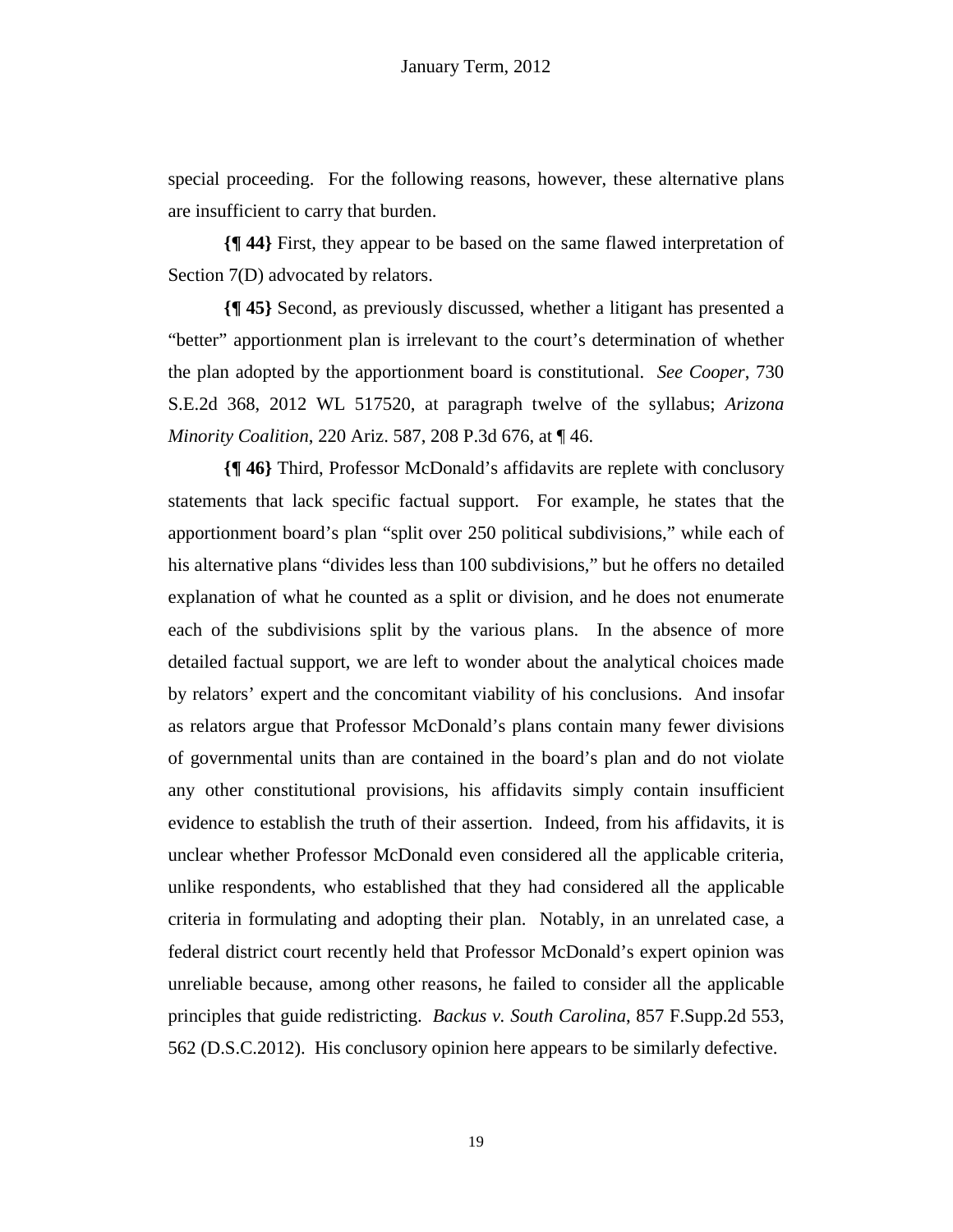**{¶ 47}** Finally, relator claims that courts have regularly relied on a litigant's alternative plans in assessing the validity of an apportionment plan, citing *Holt*, 38 A.3d 711, *Twin Falls Cty. v. Idaho Comm. on Redistricting*, 152 Idaho 346, 271 P.3d 1202 (2012), and *In re Reapportionment of the Colorado Gen. Assembly*, \_\_ P.3d \_\_, 2011 WL 5830123. But in each of these cases, the alternative plans reviewed by the courts were timely submitted to the state's apportionment body for its review in the process of adopting a plan. *Holt* at 753- 754 and fn. 32; *Twin Falls* at 1206-1207; *Reapportionment of the Colorado Gen. Assembly* at \*3-4. By contrast, both of Professor McDonald's alternate apportionment plans were not timely submitted to the apportionment board, but were instead submitted as evidence in a case filed more than three months after the board approved its 2011 plan.

#### **Conclusion**

**{¶ 48}** The role of this court in adjudicating challenges to apportionment is limited: we consider the plan against the requirements of the United States and Ohio Constitutions, as interpreted by federal and state decisional law. In making our determination, we accord the apportionment board the deference it is afforded by the constitution in attempting to take into account various federal and state requirements by placing the burden on one challenging an apportionment plan to establish its unconstitutionality beyond a reasonable doubt. Relators have failed to adduce sufficient, credible proof to carry this heavy burden. Therefore, relators are not entitled to a declaration that the 2011 apportionment plan is unconstitutional or a prohibitory injunction to prevent elections from being conducted in accordance with that plan, and we accordingly deny the requested relief.

Relief denied.

WILLAMOWSKI, LANZINGER, and CUPP, JJ., concur. O'CONNOR, C.J., and PFEIFER and MCGEE BROWN, JJ., dissent.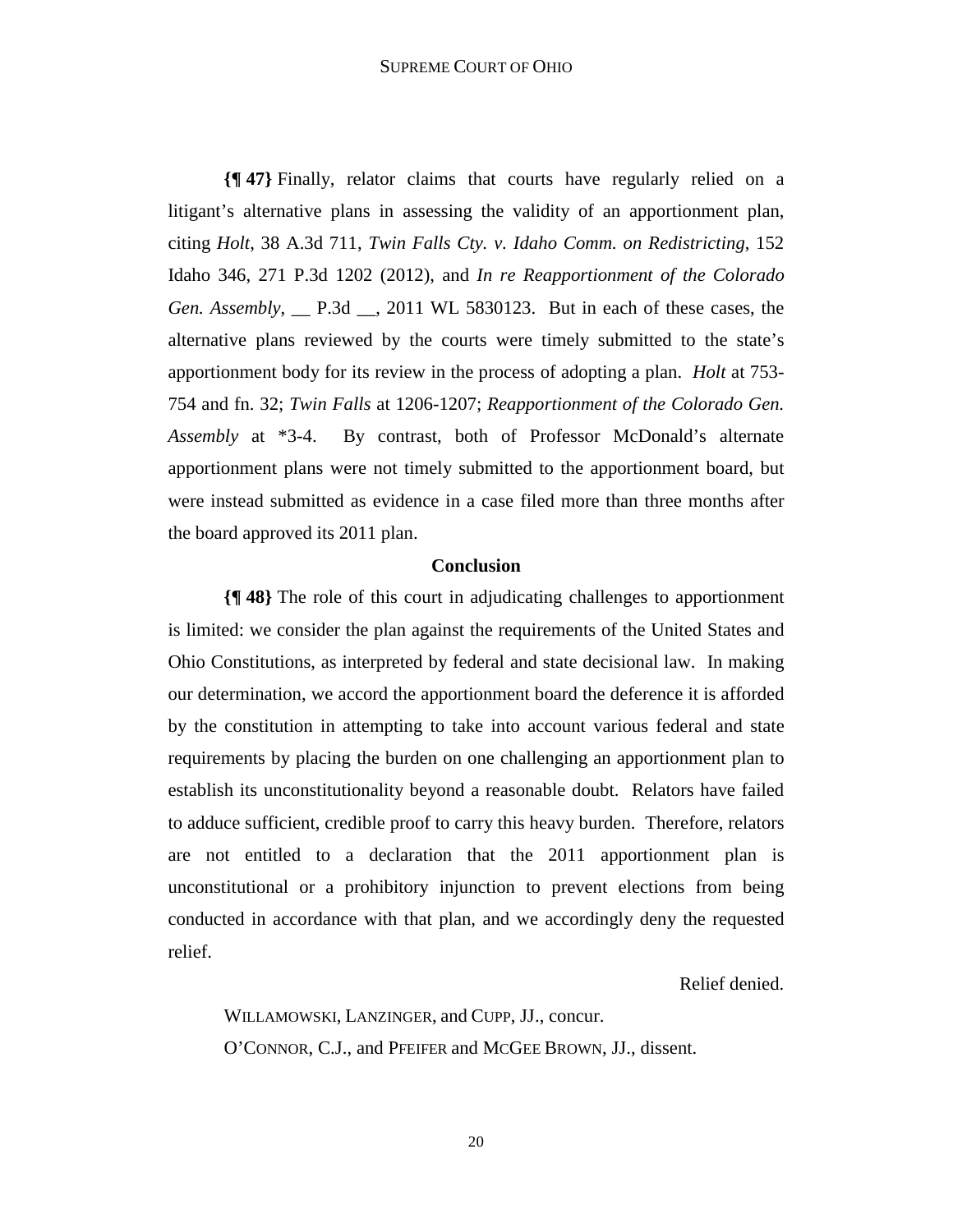JOHN R. WILLAMOWSKI, J., of the Third Appellate District, sitting for LUNDBERG STRATTON, J.

\_\_\_\_\_\_\_\_\_\_\_\_\_\_\_\_\_\_

# **PFEIFER, J., dissenting.**

**{¶ 49}** There will always be tension between political power and the constraints of the Ohio Constitution when a new map for the boundaries of legislative districts is drawn. Ohio voters Charles Wilson and others have put the question of constitutionality in play by bringing this action. Article XI, Section 13 of the Ohio Constitution places on this court the duty to answer that question without deference to either party. There is no basis in the Ohio Constitution, in fairness, in justice, or in political reality for this court to cloak the apportionment board's actions with a presumption of constitutionality that can be overcome only by proof beyond a reasonable doubt. In doing so, the majority opinion is just plain wrong. It relegates this court to the status of a pawn in a high-stakes political chess match.

**{¶ 50}** The drafters of Article XI fully understood that they were placing the difficult duty of map drawing in the hands of the state's top partisan office holders, knowing that they would draw the districts to their partisan advantage, limited only by federal law and the Ohio Constitution. Likewise, they understood that when the board's work was done, questions of constitutional compliance could arise and, if they did, they should be answered directly by this court. A process for the board to correct any constitutional violations found by this court or the United States Supreme Court is also detailed in Article XI, Section 13.

**{¶ 51}** As we review the adopted maps, the evidence of the process that resulted in the maps, and alternative map choices, it must be with an effort to be strictly neutral in assessing the finished product of the adopted apportionment plan while keeping in mind a fair and normal reading of the constraints found in Article XI of our Constitution.

21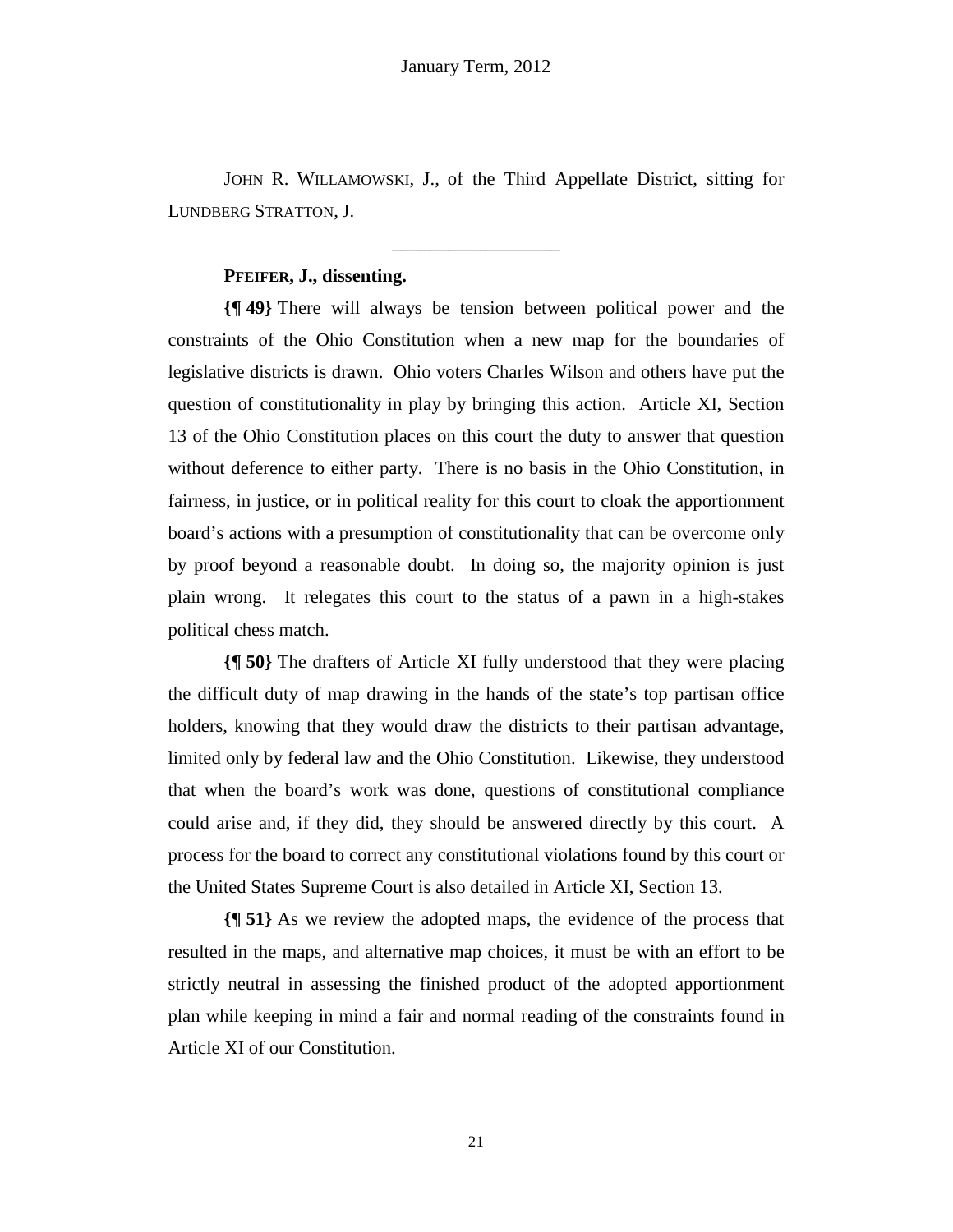**{¶ 52}** Article XI of the Ohio Constitution is well organized and comprehensive in setting out the rules and process for apportionment. The makeup of the apportionment board is set out in Section 1. Determination of the population parameters for each legislative district is to be achieved by following a precise succession of chronological steps found in Sections 2, 3, 4, and 5. Section 6 establishes that the apportionment plan is to be revised after the completion of each federal decennial census.

**{¶ 53}** Section 7 controls the process to be followed by the apportionment board in mapping the boundary lines of House of Representative districts. The steps are defined in four paragraphs that make sense when read in normal progression, top to bottom. Sections 8 and 9 address issues not being contested in this litigation. Section 10 provides instruction for numbering House of Representative districts when the mapping process is completed.

**{¶ 54}** The question before us is this: Does the apportionment plan adopted by the board comply with the mandates of the Ohio Constitution? Our determination should not be influenced by evidence that persons who were tasked with drawing the boundaries sent self-promoting e-mails proclaiming success in drawing legislative boundaries that favor the political party controlling the board. That such an effort was undertaken should be presumed and is no more shocking than gambling in Rick's Cafe. Nor is it our function to choose an alternative apportionment plan. Alternative plans are useful, however, in assessing whether the adopted plan was designed to achieve compactness and minimization of splits of governmental units, as required by Article XI, Section 7 of the Ohio Constitution.

**{¶ 55}** Having reviewed the adopted plan and compared it with the submitted evidence, I reluctantly conclude that the constitutional challenge has merit. The board should be directed to reconvene pursuant to Section 13 for the purpose of adopting a revised plan that more nearly optimizes the mandates of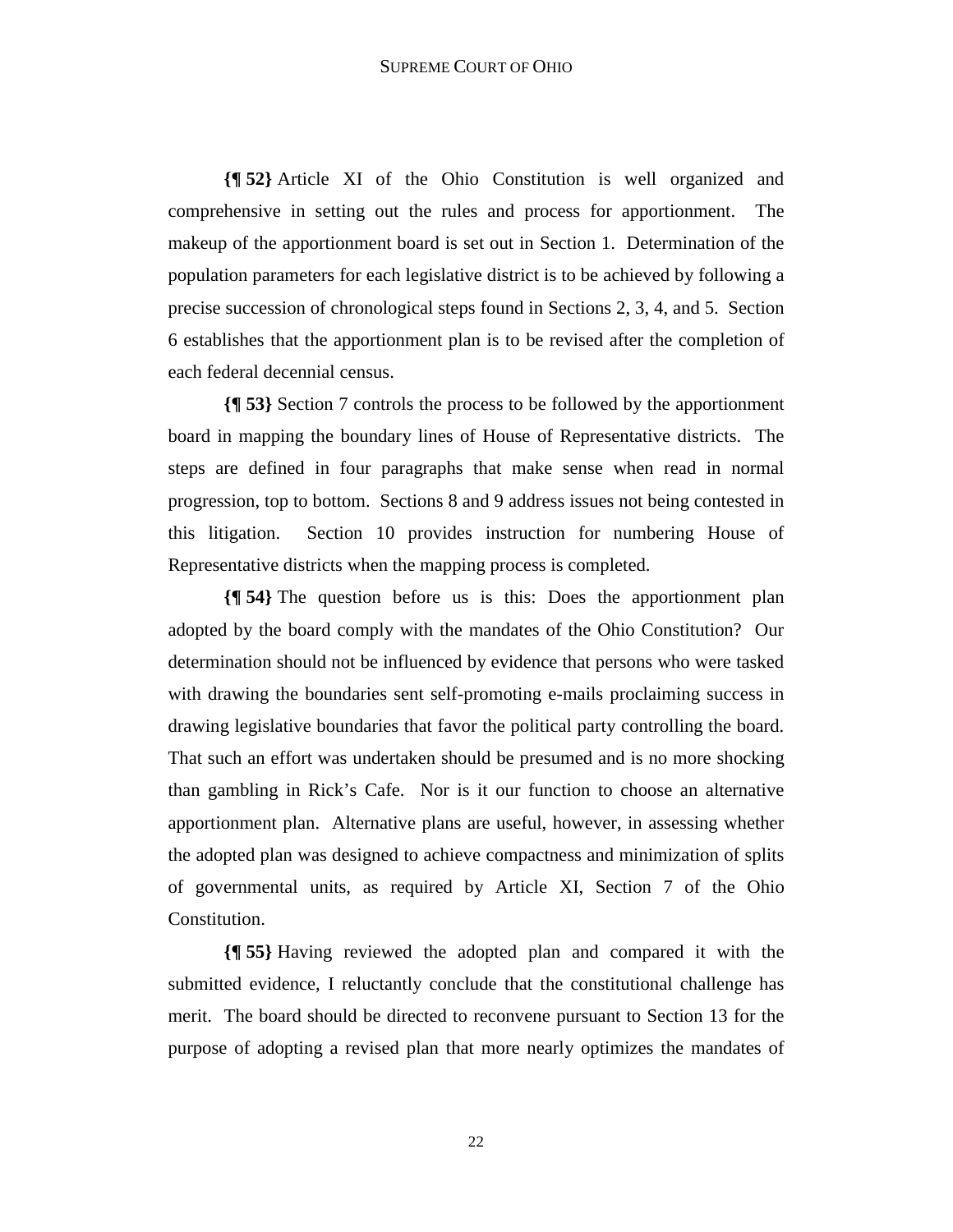Section 7 with respect to compactness and minimization of splits of governmental units. In her dissent, Justice McGee Brown has well documented many of the splits that should have been avoided. In total, 39 counties (out of 88) have been split 74 times. The lack of compactness of the current map is self-evident.

**{¶ 56}** The majority, having reviewed the same evidence, concludes that the plan is constitutional. I agree with the majority opinion's implicit rejection of the board's principal argument supporting constitutionality: that Section 10, which relates to numbering of districts, somehow can be used to guide mapping. In order to justify its finding of constitutionality, the majority opinion expresses two conclusions of questionable legitimacy; these anchors of the majority opinion fail the tests of logic and fairness. First the majority opinion erects a nearly insurmountable barrier to a successful constitutional challenge by assigning to the board's actions a blanket presumption of constitutionality and requiring proof beyond a reasonable doubt to establish that the plan fails to meet all constitutional requirements. Majority opinion, paragraph two of the syllabus.

**{¶ 57}** The two cites given by the majority opinion as authority for that standard stand for the proposition that public officials are presumed to have acted lawfully, not that the constitutionality of their work product can be overcome only by proof beyond a reasonable doubt. *See State ex rel. Skaggs v. Brunner*, 120 Ohio St.3d 506, 2008-Ohio-6333, 900 N.E.2d 982, ¶ 51, and *State ex rel. Speeth v. Carney*, 163 Ohio St. 159, 186, 126 N.E.2d 449 (1955). Proof beyond a reasonable doubt is typically necessary only in criminal cases. Such a high burden of proof in the current constitutional matter turns this court into a rubber stamp, not the guardian of the constitution that it is designed to be.

**{¶ 58}** Next, the majority adopts the board's secondary argument, concluding that Section 7(D) can subsume and override the express directives of Sections 7(A), 7(B), and 7(C) regarding the compactness of districts and the requirement to minimize splits. Section 7(D), properly interpreted, directs the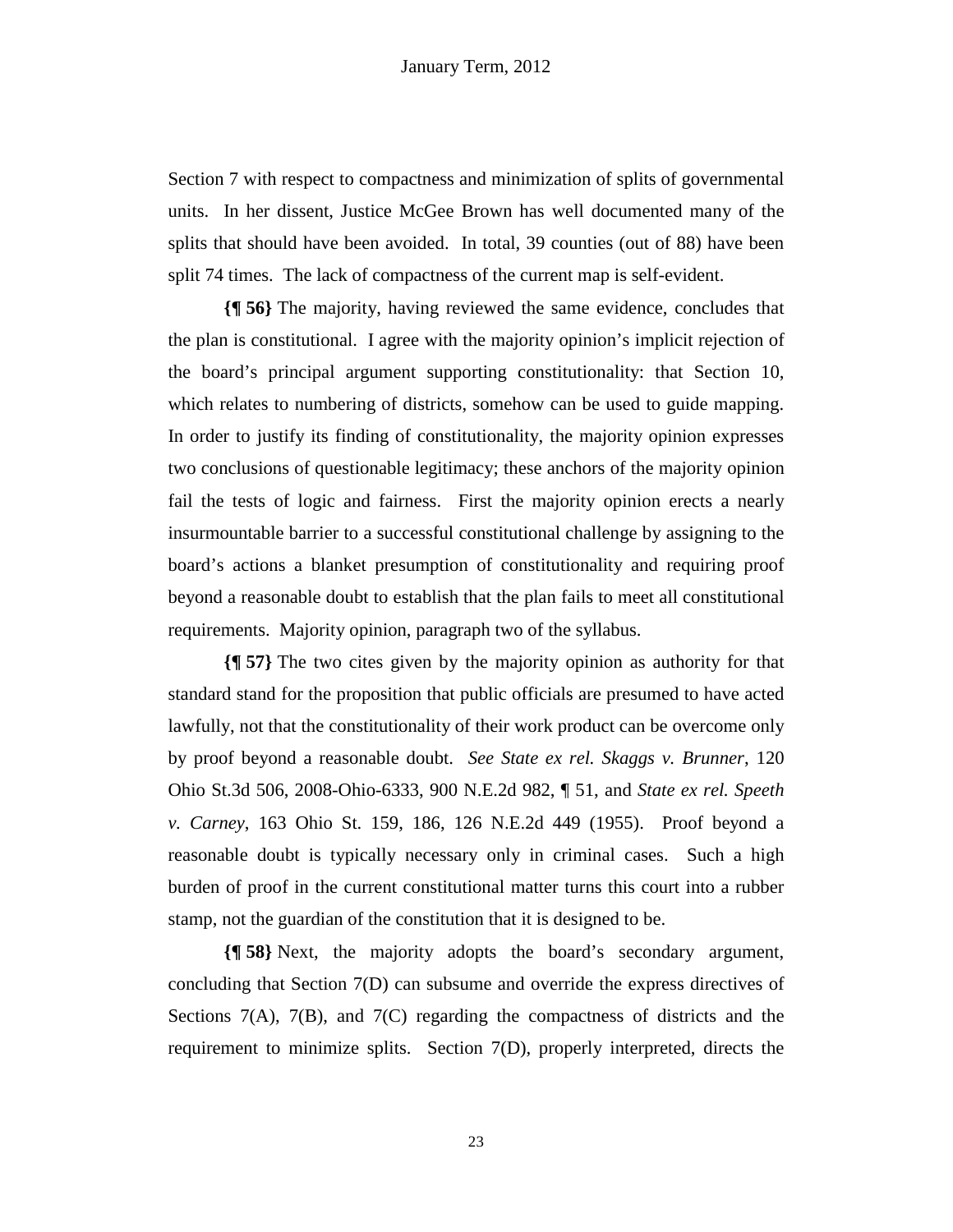board to follow the district lines of the prior apportionment where possible. But unless Section 7(D) is subservient to the paragraphs above it, a board could justify the adoption of an incumbent-protecting apportionment plan and forgo any effort to achieve compactness and minimize splits of governmental units. The majority's interpretation is illogical. Its reading of Section 7 undermines the long-accepted constitutional foundation of Ohio's apportionment process: legislative districts should be compact and respectful of the boundaries of governmental units.

**{¶ 59}** The majority opinion's conclusion could lead to an absurd result. Based on the majority opinion, provisions of a prior plan that are patently unconstitutional would be protected, possibly forever, by the dominion granted to Section 7(D) over the critically important Sections 7(A), 7(B), and 7(C).

**{¶ 60}** Remapping by the apportionment board would certainly bring no pleasure to the members of the General Assembly in either political party. All incoming House members and half of the incoming Senate members recently won elections in the newly drawn districts. Because of this plan's serial violations of the Section 7 constitutional mandate for compactness of legislative districts and minimization of governmental-unit splits, however, remapping is required.

**{¶ 61}** I dissent.

O'CONNOR, C.J., concurs in the foregoing opinion.

## **MCGEE BROWN, J., dissenting.**

**{¶ 62}** "The achieving of fair and effective representation for all citizens is \* \* \* the basic aim of legislative apportionment." *Reynolds v. Sims*, 377 U.S. 533, 565-566, 84 S.Ct. 1362, 12 L.Ed.2d 506 (1964). In 1967, the people of this state amended Article XI of the Ohio Constitution to provide exacting detail on how legislative districts are to be drawn. Article XI outlines at length the priority to be given to keeping counties and local-government units whole and keeping

\_\_\_\_\_\_\_\_\_\_\_\_\_\_\_\_\_\_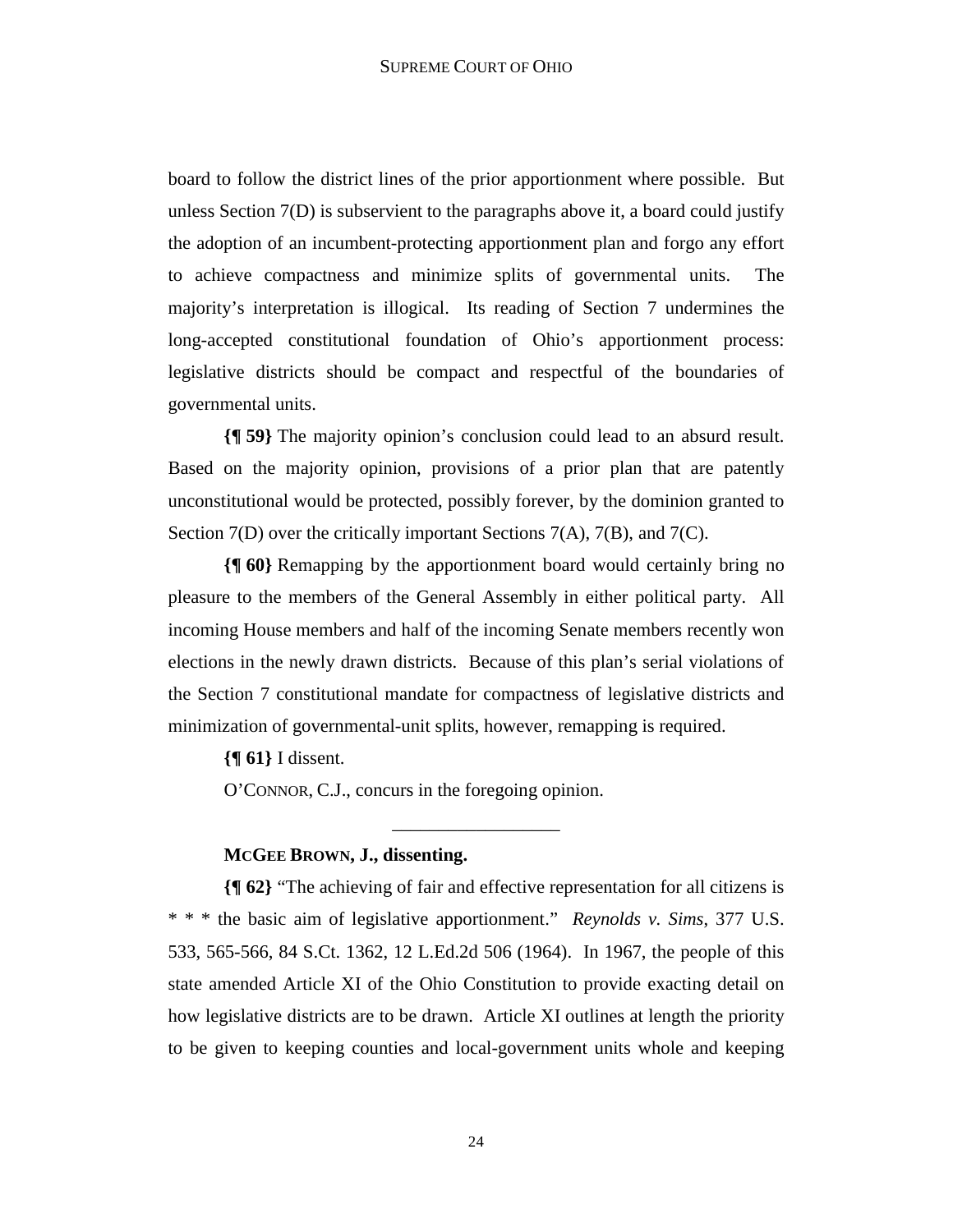existing district lines. However, today the majority upholds a redistricting scheme that Article XI was specifically designed to prevent. By elevating Section 10 (prescribing procedure for creating house districts) over the clear mandates of Sections 3 (population mandates) and 7 (retaining whole counties and governmental units), the majority permits respondents to elevate political considerations over Article XI.

**{¶ 63}** In a Maryland case involving a redistricting plan, the highest court in that state noted that "[b]ecause it involves redrawing the lines of legislative districts, the process of reapportionment is an intensely political process. But it is also a legal one, for there are constitutional standards that govern both the process and the redistricting plan that results from it." *In re Legislative Redistricting of the State*, 370 Md. 312, 320, 805 A.2d 292 (2002). The statement applies equally to Ohio's reapportionment process. Although political considerations may affect the determination, they cannot control it in contravention of the specific standards set forth by the people of the state in Article XI.

## *The Recurring Apportionment Problem*

**{¶ 64}** Relators claim that the apportionment plan adopted by respondents violates Article XI, Sections 7 and 11. These sections were adopted in 1967, and since their adoption, this court and federal courts have regularly addressed challenges concerning the apportionment plans adopted by the Ohio Apportionment Board following the decennial federal census. *See, e.g., Parker v. State*, 263 F.Supp.2d 1100 (S.D.Ohio 2003) (2001 apportionment plan); *Voinovich v. Ferguson*, 63 Ohio St.3d 198, 586 N.E.2d 1020 (1992) (1991 apportionment plan); *Quilter v. Voinovich*, 981 F.Supp. 1032 (N.D.Ohio 1997) (1991 apportionment plan); *Armour v. State*, 775 F.Supp. 1044 (N.D.Ohio 1991) (1981 apportionment plan).

**{¶ 65}** Former United States Senator William L. Marcy once said that "to the victors belong the spoils of the enemy." http://www.bartleby.com/

25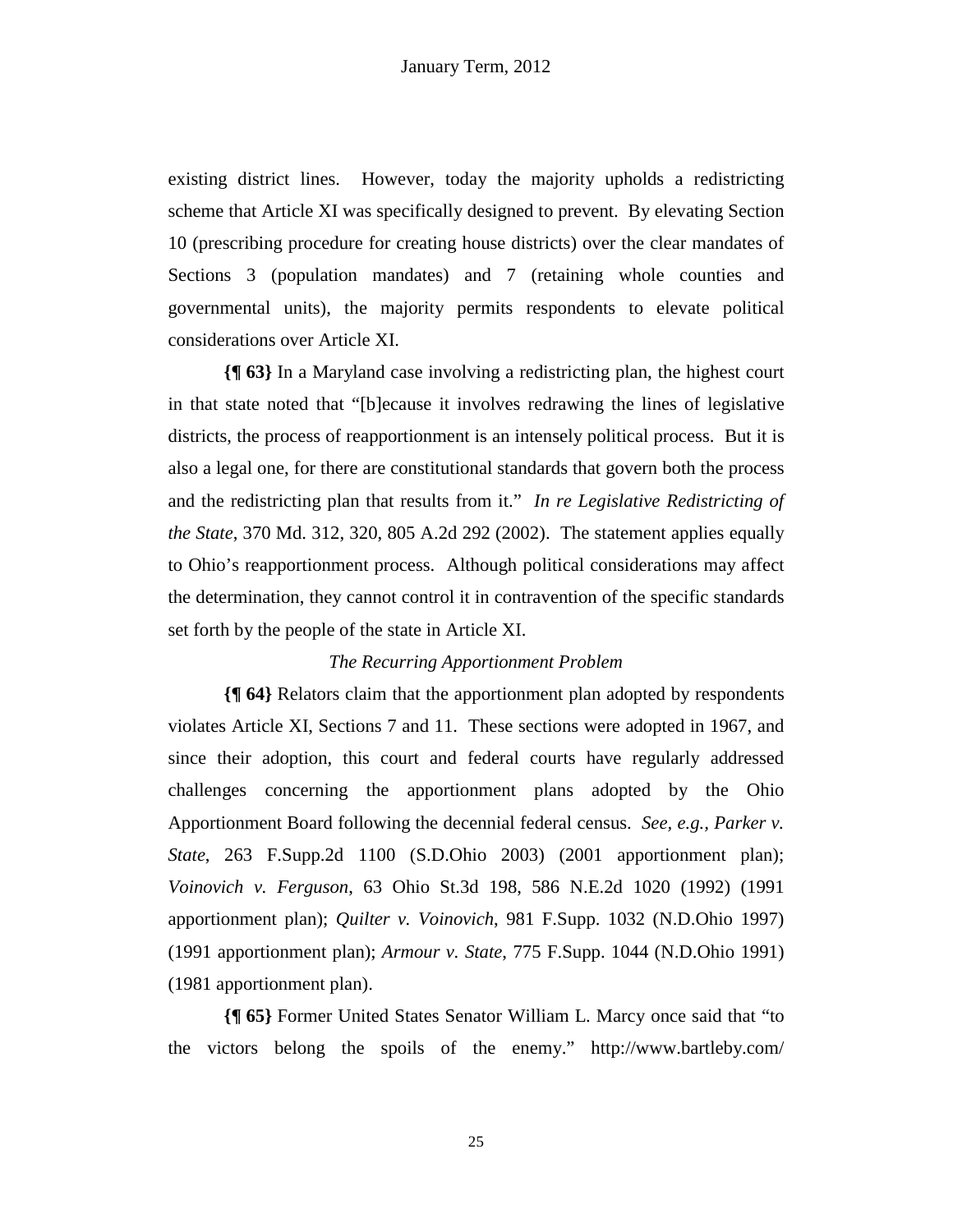100/690.63.html. At the September 26, 2011 apportionment-board hearing, Auditor Dave Yost submitted for the record a portion of *A Columnist's View of Capitol Square*, written by Lee Leonard, which observes that in 1971, when Democrats controlled the apportionment board, they created legislative districts that resulted in their party's gaining control of both houses of the General Assembly, and that in 1991, when Republicans controlled the board, they created legislative districts that eventually resulted in their controlling both houses of the General Assembly.

**{¶ 66}** Consequently, neither party stands before this court with clean hands or intellectual purity. Each party has used the apportionment process for political gain with almost utter disregard for the dictates of Article XI.

#### *General Principles*

**{¶ 67}** Before turning to those matters upon which I disagree with the majority, I first note those matters with which I agree. I agree that we have jurisdiction over the merits of this case even though neither the apportionment board nor all of the board members are named as respondents. Ohio Constitution, Article XI, Section 13. I also agree with the general propositions specified in the syllabus concerning political neutrality; the initial burden of proof; the principle that when coequal Article XI provisions are irreconcilable, we will not order the apportionment board and its members to correct one constitutional violation by committing another; and the holding that Article XI, Section 7(D) is coequal with Article XI, Sections 7(A), (B), and (C).

**{¶ 68}** However, I respectfully dissent from the majority's implicit determination that the subordinate procedure set forth in Section 10 takes priority over Sections 7(A) through (D). In other words, I disagree that Section 10's procedure for creating house districts takes priority over Section 7's requirements for keeping whole counties and governmental units together.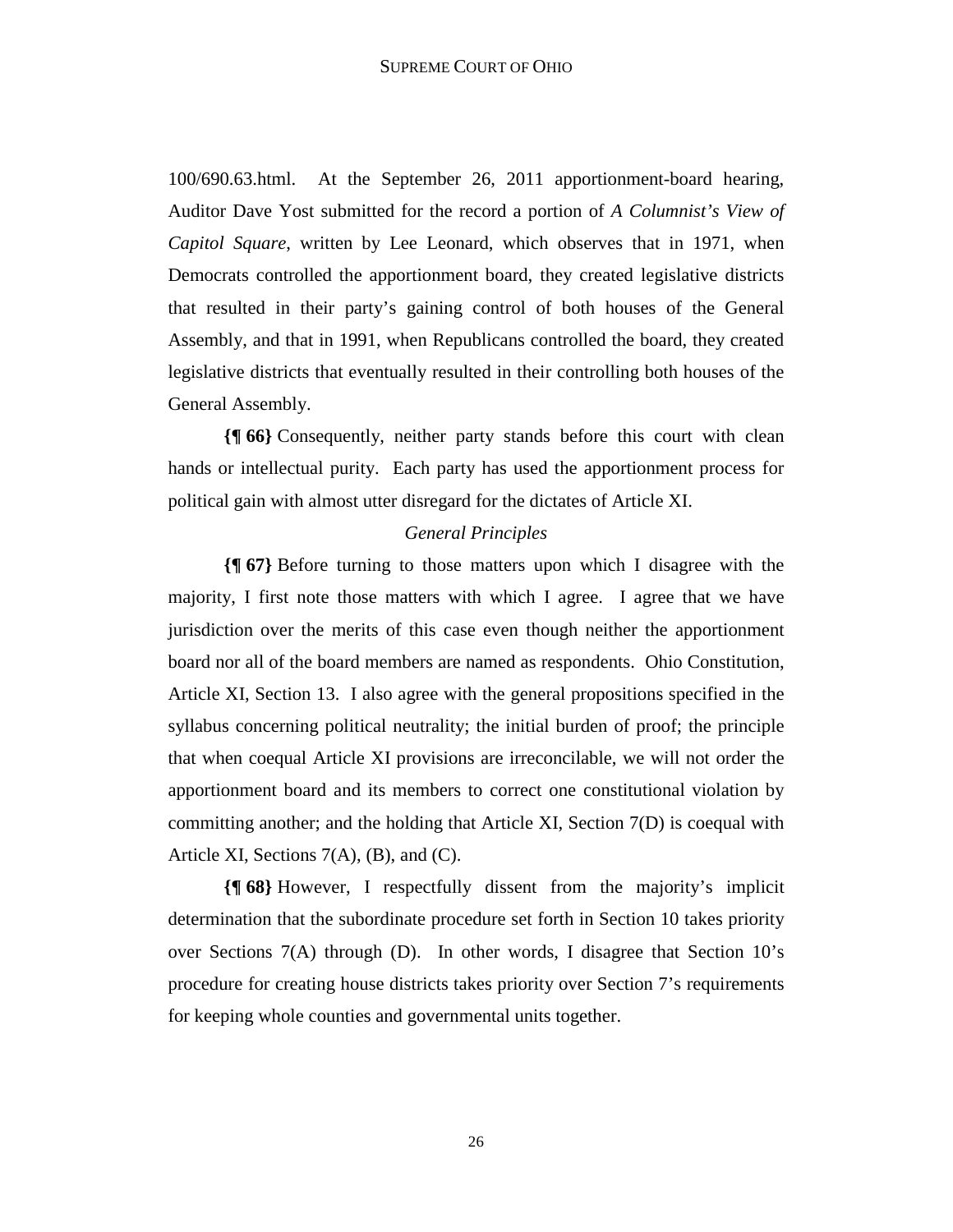**{¶ 69}** The 1967 amendment set forth a specific process for apportionment that would protect the integrity of governmental units by minimizing their division. By allowing respondents to elevate Section 10 over Section 7, the majority ensures that the apportionment process will become more political with each decennial plan.

## *Political Neutrality*

**{¶ 70}** Although the text of Article XI does not specifically prohibit the use of political considerations in apportioning state legislative districts, the historical context of the constitutional apportionment provisions indicates that they were adopted to limit the importance of politics. As this court previously explained:

Prior to the Constitution of 1851, the apportionments of legislative districts had been made by the General Assembly with the result that oftentimes political advantage was sought to be gained by the party in power. Accordingly Article XI was incorporated in the Constitution for the purpose of correcting the evils of former days by placing the power of apportionment in the hands of a board composed of the Governor, the Auditor of State and the Secretary of State and making the provisions self-acting.

\* \* \*

 The objective sought by the constitutional provisions was the prevention of gerrymandering. By creating a board of *ex officio* members and adopting self-acting provisions it was sought to place the function of apportionment in impartial hands and at the same time mark the way so that in the main at least the provisions of the Constitution would work automatically and the apportioning process ordinarily would be a mere matter of calculation.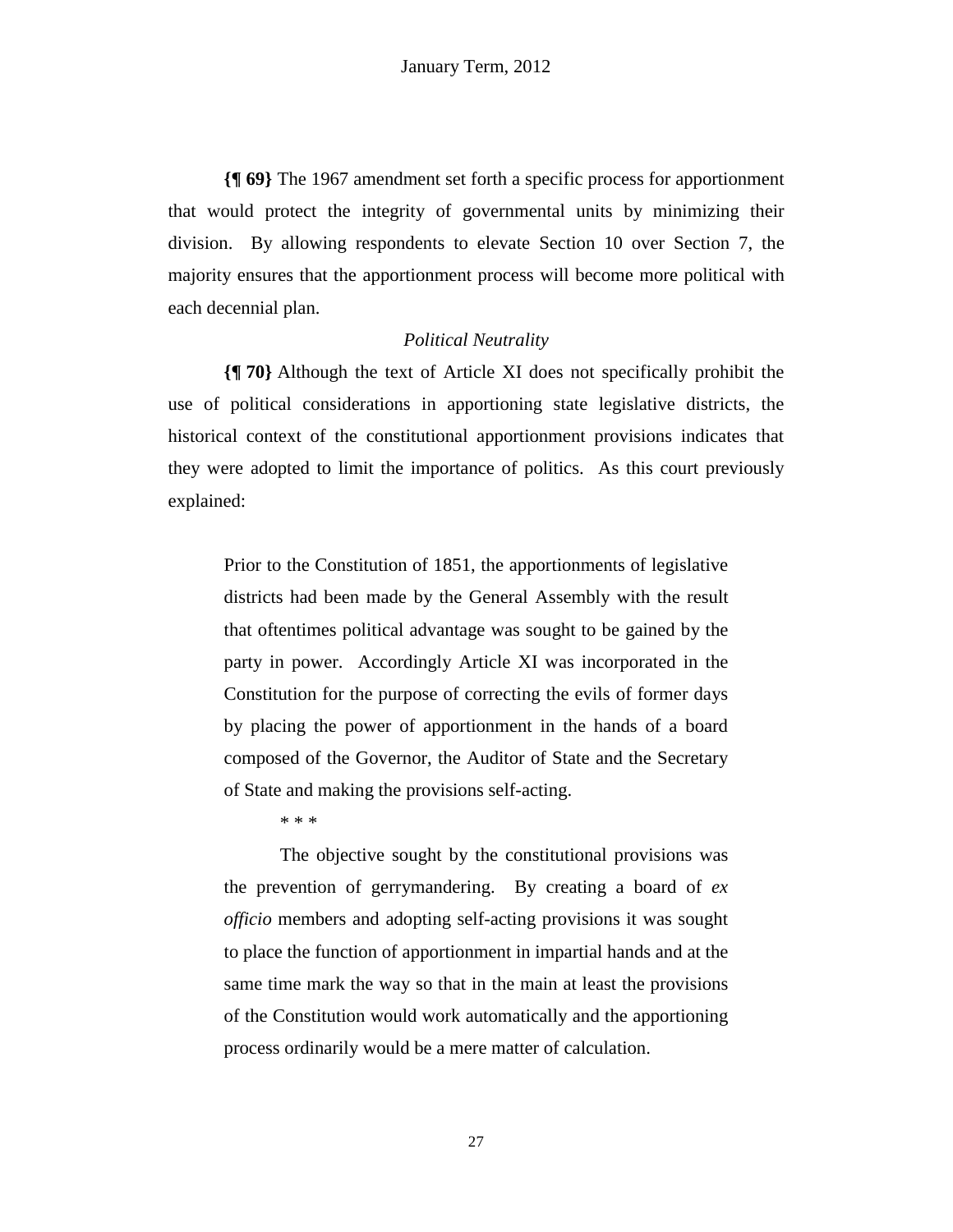*State ex rel. Herbert v. Bricker*, 139 Ohio St. 499, 508-509, 41 N.E.2d 377 (1942). *See also* Steinglass & Scarselli, *The Ohio State Constitution: A Reference Guide* 279 (2004) (Article XI "was included in the 1851 Constitution to prevent gerrymandering, a common practice in the first fifty years of statehood").

The purpose of the people in enacting Article XI is clear. It was to place legislative apportionment in the hands of a separate board not subject to the control of the General Assembly, the board to be composed of representatives of the people, elected by the people and unconnected with the legislative branch of government.

*State ex rel. King v. Rhodes*, 11 Ohio St.2d 95, 99, 228 N.E.2d 653 (1967).

**{¶ 71}** Respondents claim that the foregoing precedent is no longer applicable because in 1967, Ohio amended Article XI to comply with the oneperson-one-vote principle of cases like *Reynolds v. Sims*, 377 U.S. at 568, 84 S.Ct. 1362, 12 L.Ed.2d 506, and *Nolan v. Rhodes*, 378 U.S. 556, 84 S.Ct. 1906, 12 L.Ed.2d 1034 (1964).

**{¶ 72}** It is true that the 1967 amendment to Article XI eliminated many of the automatic and self-acting provisions that characterized the version contained in the 1851 Constitution and its 1903 amendment so that General Assembly districts could be apportioned on a substantially equal-population basis. But by no means did the new provisions harken a return to the old days of political gerrymandering that the Article was originally adopted to eliminate.

**{¶ 73}** Instead, the 1967 amendment set forth mandatory, nonpartisan criteria to be used by the apportionment board in reapportioning state legislative districts. *See, e.g.*, Article XI, Sections 3 (population of house districts), 4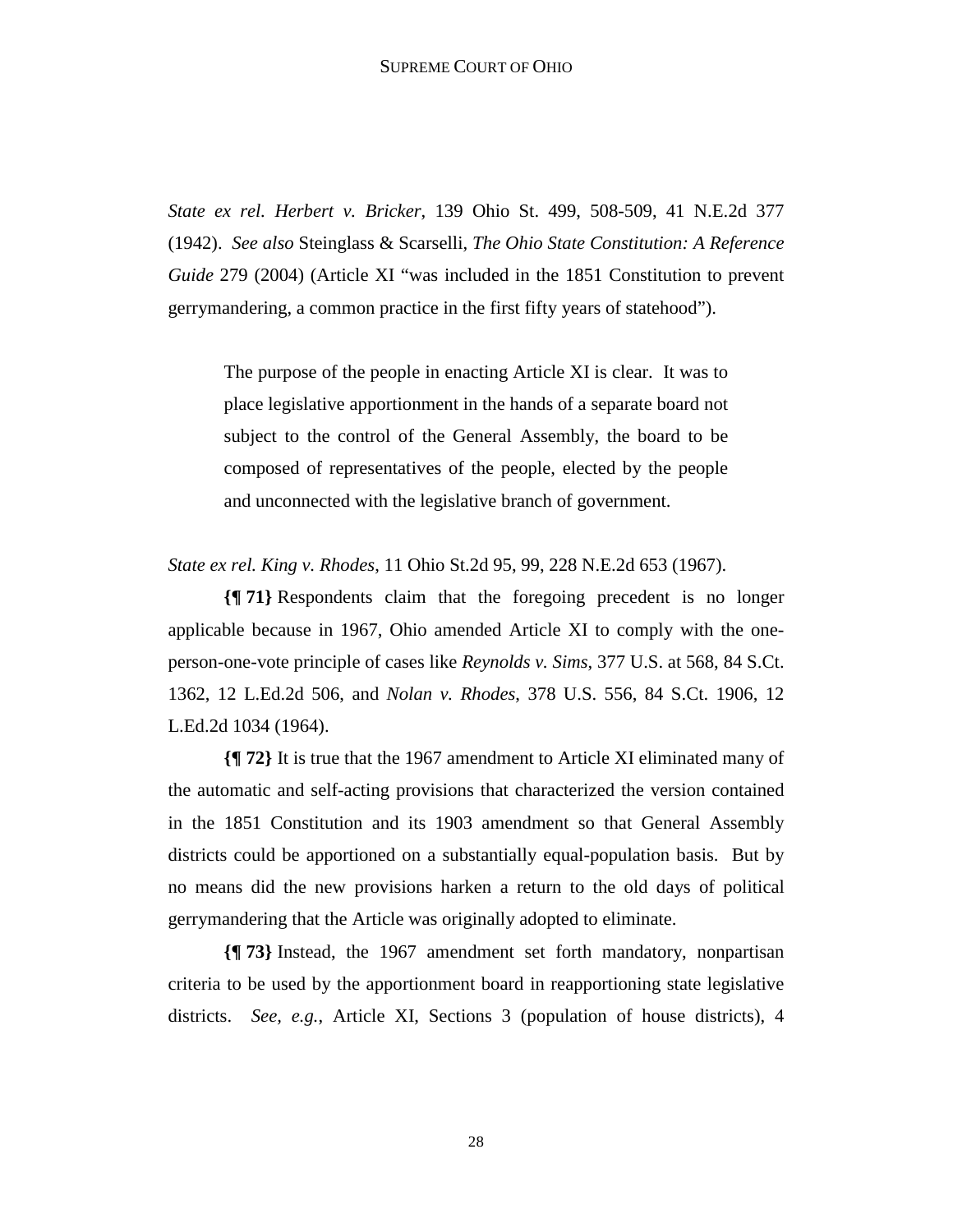(population of senate districts), 5 (single member for each district), and 7 (boundary lines for house districts).

**{¶ 74}** Furthermore, contrary to respondents' assertion, the 1967 amendment's inclusion of "partisanly-elected political official[s]" on the apportionment board did not contemplate a "political process by design" any more than did the 1851 version's inclusion of the governor, auditor, and secretary of state on the apportionment board.

**{¶ 75}** The 1967 amendment simply did not change the objective of Article XI—to prevent the political gerrymandering engendered by leaving the apportionment process entirely to the political party controlling the General Assembly. And to determine the soundness of the challenged apportionment plan, we "look not only to the letter of the constitutional provisions but to their spirit and purpose." *Herbert*, 139 Ohio St. at 508, 41 N.E.2d 377.

**{¶ 76}** In sum, then, while Article XI does not require political neutrality in the apportionment process, partisan considerations cannot prevail over the nonpartisan requirements set forth in Article XI.

# *Burden of Proof*

**{¶ 77}** I agree with the majority that the initial burden of proof is on the party challenging the constitutionality of an apportionment plan to establish that the plan is unconstitutional beyond a reasonable doubt. And I agree that in the absence of evidence to the contrary, we presume that the apportionment board and its members performed their duties in a lawful manner.

**{¶ 78}** However, as the United States Supreme Court recently observed in a case upholding the individual mandate of the Patient Protection and Affordable Care Act, "[o]ur deference in matters of policy cannot \* \* \* become abdication in matters of law." *Natl. Fedn. of Independent Business v. Sebelius*, \_\_ U.S. \_\_, 132 S.Ct. 2566, 2579, 183 L.Ed.2d 450 (2012). I would hold that any presumed validity of the apportionment plan is rebutted when relators establish that the plan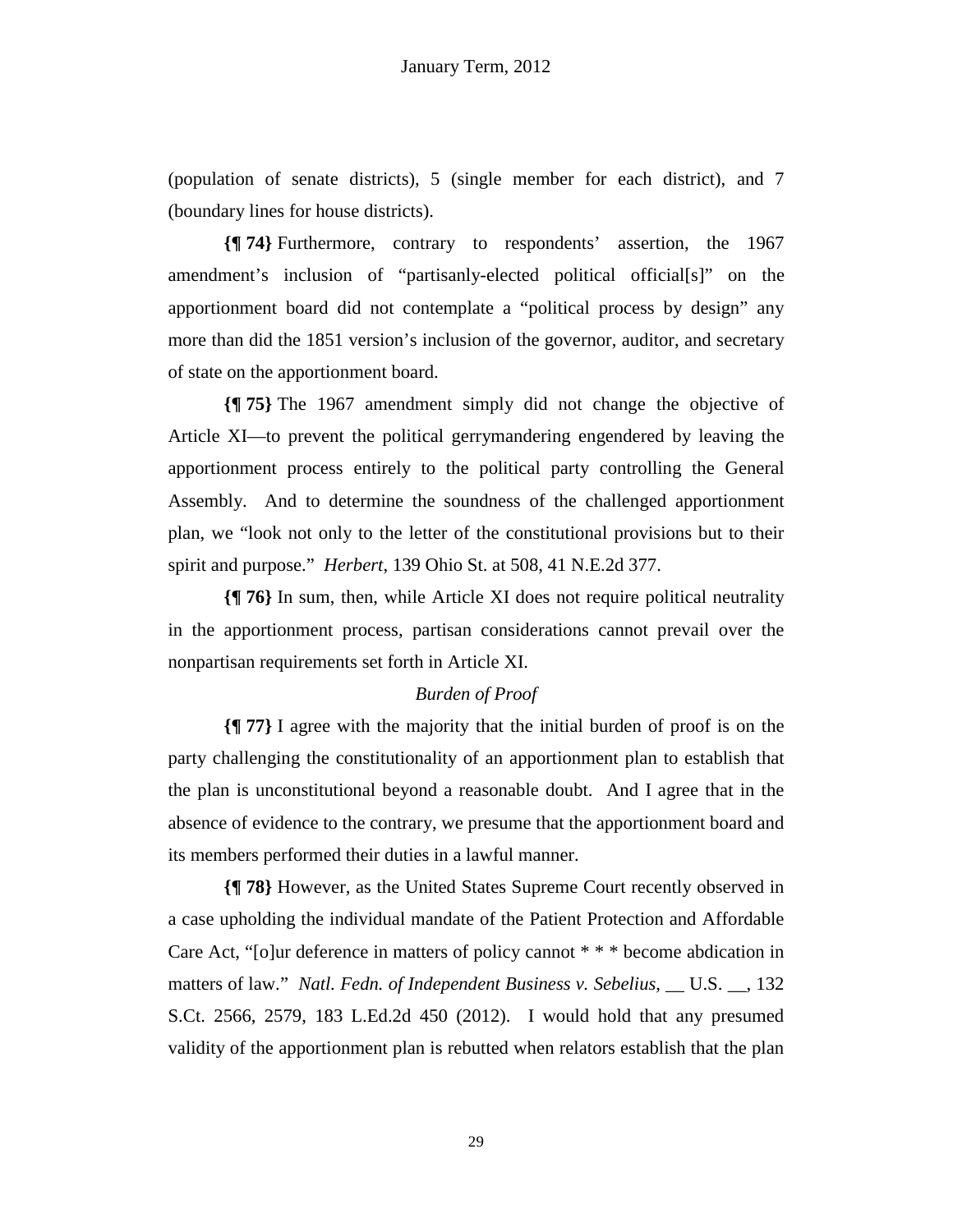violates the provisions of Article XI of the Ohio Constitution. Under these circumstances, we must review the applicable constitutional provisions without deference to the apportionment board.

**{¶ 79}** Respondents claim that after proving that the plan is unconstitutional beyond a reasonable doubt, relators must establish beyond a reasonable doubt that the apportionment board also acted without a rational basis. This contention lacks merit. As relators note, if a plan is unconstitutional, it cannot be resuscitated by reliance on a nonconstitutional criterion, e.g., retention of an incumbent or political composition. Acting on such a factor would not be rational. *See In re Reapportionment of the Colorado Gen. Assembly*, <u>parallelective</u>, 2011 WL 5830123 (Colo.2011), at \*3 ("Other nonconstitutional considerations, such as the competitiveness of a district, are not per se illegal or improper; however, such factors may be considered only after all constitutional criteria have been met").

**{¶ 80}** Moreover, one of the cases respondents cite for this proposition is *In re Reapportionment of Towns of Hartland, Windsor, & W. Windsor*, 160 Vt. 9, 624 A.2d 323 (1993), but the Vermont Supreme Court noted in that case that "once petitioners have shown that the State has failed to meet constitutional or statutory standards or policies with regard to a specific part of the plan, the State then has the burden to show that satisfying those requirements was impossible because of the impermissible effect it would have had on other districts." *Id.* at 16. Other states have also shifted the burden of proof to the parties responsible for the apportionment plan to justify their departure from certain constitutional provisions once relators established that the plan is unconstitutional in some respect. *See In re Legislative Districting of the State*, 370 Md. at 368, 805 A.2d 292 (when apportionment plan raised sufficient issues with respect to its compliance with state constitutional requirements, court placed burden of proof on the state to justify the plan); *In re Reapportionment of Colorado Gen.*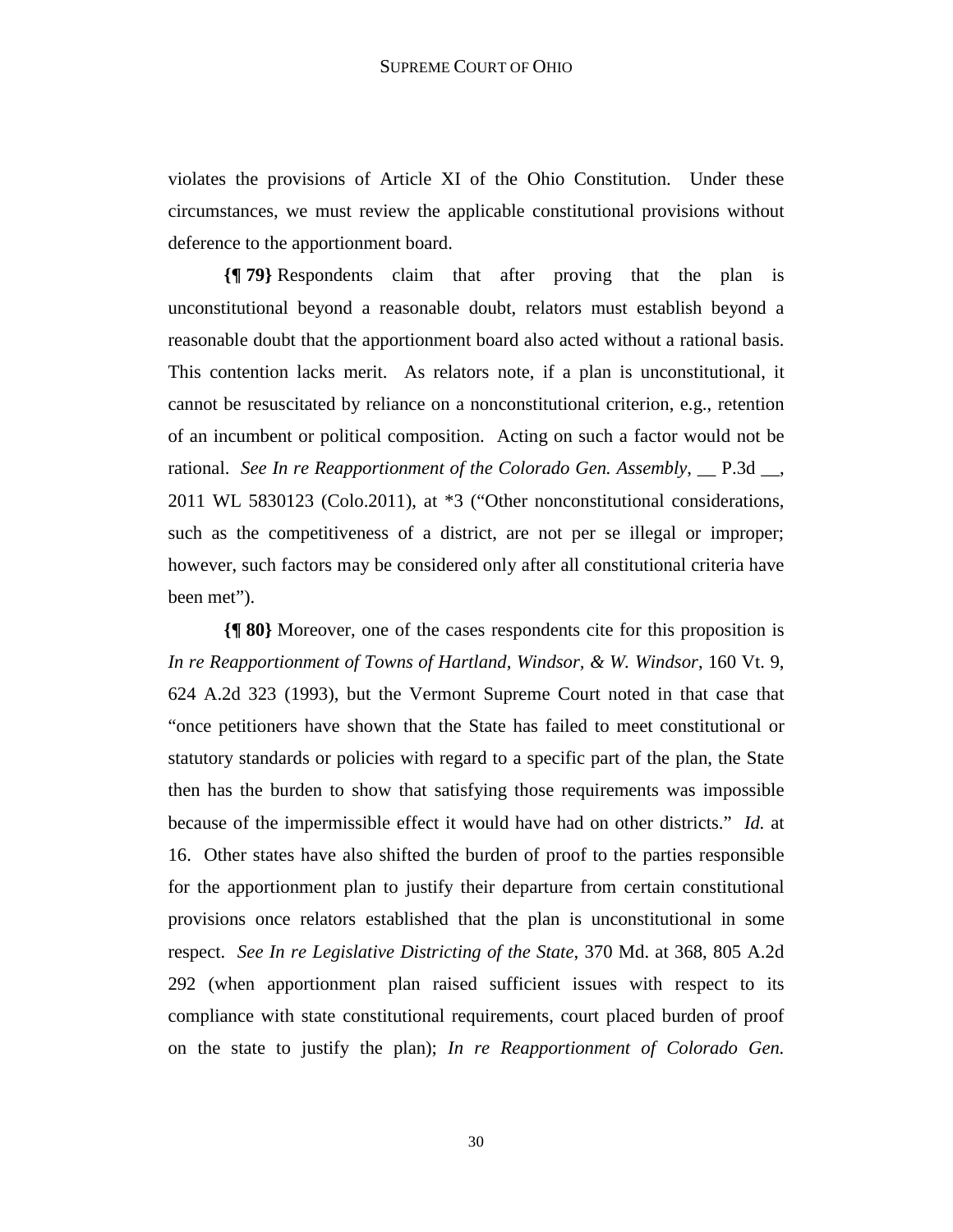*Assembly*, 45 P.3d 1237, 1241 (Colo.2002) (court held that if an apportionment plan does not comply with the county-boundary requirement of the Colorado Constitution, the reapportionment commission must make an adequate factual showing that less drastic alternatives could not have satisfied the equal-population constitutional requirement); *In re Legislative Districting of Gen. Assembly of Iowa*, 193 N.W.2d 784, 791 (Iowa 1972) (state failed to sustain burden of proof to show why state legislative reapportionment plan could not comply with state constitution's compactness requirement).

**{¶ 81}** This approach is logical. The respondents who crafted and approved the apportionment plan are in the best position to know the basis for any noncompliance with Article XI.

**{¶ 82}** Therefore, I would hold that once relators make a prima facie showing beyond a reasonable doubt that respondents have violated a provision of Article XI of the Ohio Constitution, the burden of proof shifts to respondents to justify that violation based on the avoidance of a violation of another superior or coequal legal requirement.

## *Article XI, Sections 3, 7, and 10*

**{¶ 83}** In our briefing order, we asked whether tension existed among Sections 3, 7, and 10 of Article XI of the Ohio Constitution, and if so, how these sections should be harmonized. 131 Ohio St.3d 1468, 2012-Ohio-848, 962 N.E.2d 800.

**{¶ 84}** The plain language of the subsections in Section 7 establishes that Section 7 is subordinate to the population requirements of Section 3: Section  $7(A)$ directs the apportionment board to draw the boundary lines of house districts to delineate an area "containing one or more whole counties" "[t]o the extent consistent with the requirements of section 3"; Section 7(B) directs the apportionment board to create districts by combining the areas of governmental units in the order specified "[w]here the requirements of section 3 of this Article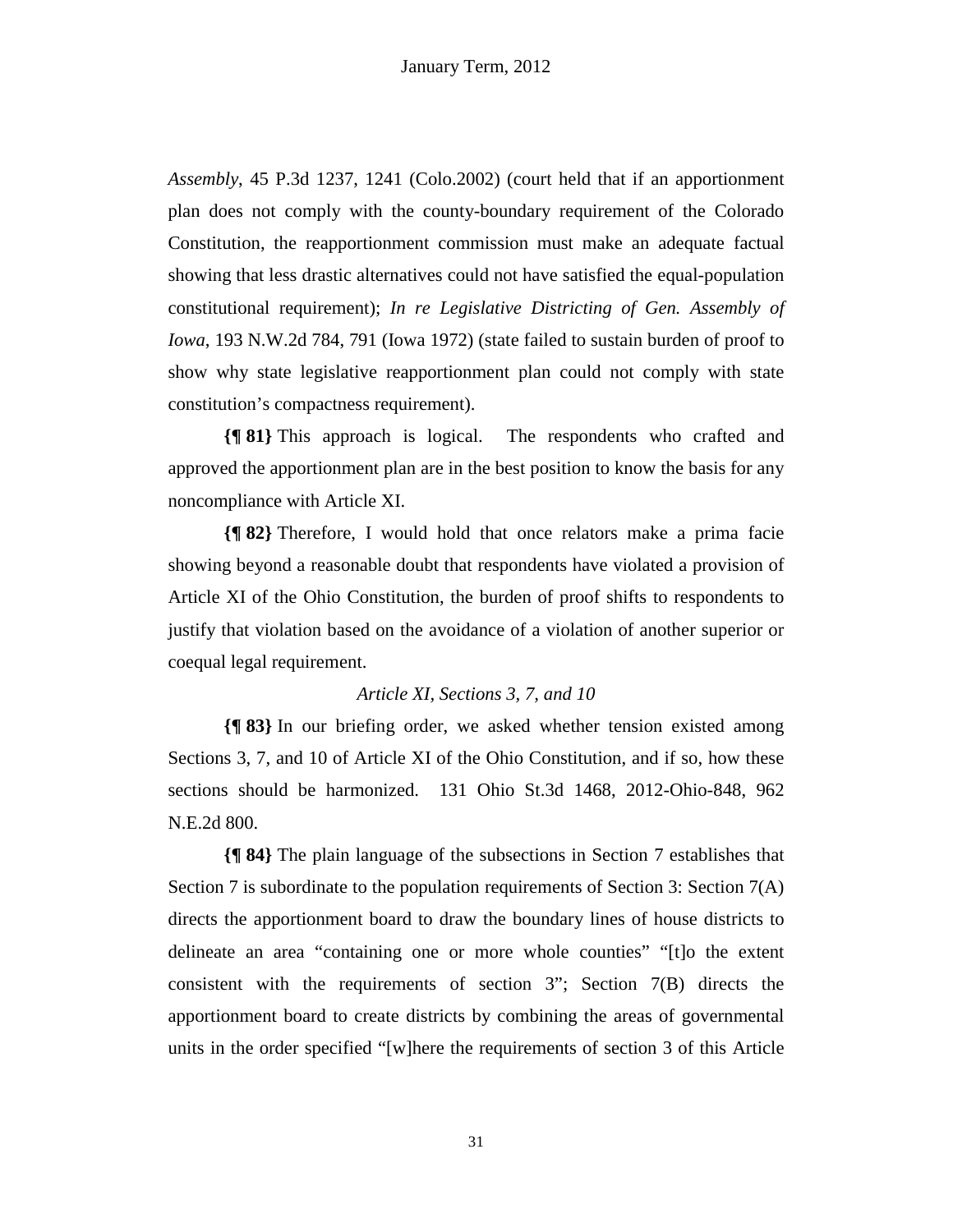cannot feasibly be attained by forming a district from a whole county or counties [as prescribed in division  $(A)$ ]"; Section  $7(C)$  directs the apportionment board to divide only one governmental unit between two house districts in the order specified "[w]here the requirements of section 3 of this Article cannot feasibly be attained by combining the areas of governmental units as prescribed in division (B) of this section"; and finally, Section 7(D) directs the apportionment board to adopt the house-district boundaries established by the preceding apportionment "to the extent reasonably consistent with the requirements of section 3 of this Article." Consequently, there is no conflict—inherent or otherwise—between the requirements of Sections 3 and 7 because, by its very terms, Section 7 is subordinate to the population requirements of Section 3.

**{¶ 85}** Similarly, there is no conflict between Section 10 and Sections 3 and 7. The introductory language in Section 10 makes clear that the *substantive* standards set forth in Sections 3, 7, 8, and 9 govern the creation of house districts and that the *procedure* specified in Section 10 applies only insofar as it is consistent with those standards: "The standards prescribed in sections 3, 7, 8, and 9 of this Article shall govern the establishment of house of representatives districts, which shall be created and numbered in the following order *to the extent that such order is consistent with the foregoing standards*." (Emphasis added.) Ohio Constitution, Article XI, Section 10.

**{¶ 86}** Therefore, under the plain language of these sections, if there is a conflict, Section 3 prevails over Sections 7 and 10 and Section 7 prevails over Section 10.

**{¶ 87}** I agree with the majority that Sections 7(A) through (C) are coequal with Section  $7(D)$ . Sections  $7(A)$  through (C) require that every house district be compact and contiguous and, to the extent it can do so and still meet the requirements of Section 3, that it contain one or more whole counties; and if the district cannot be made out of a whole county or counties and still meet the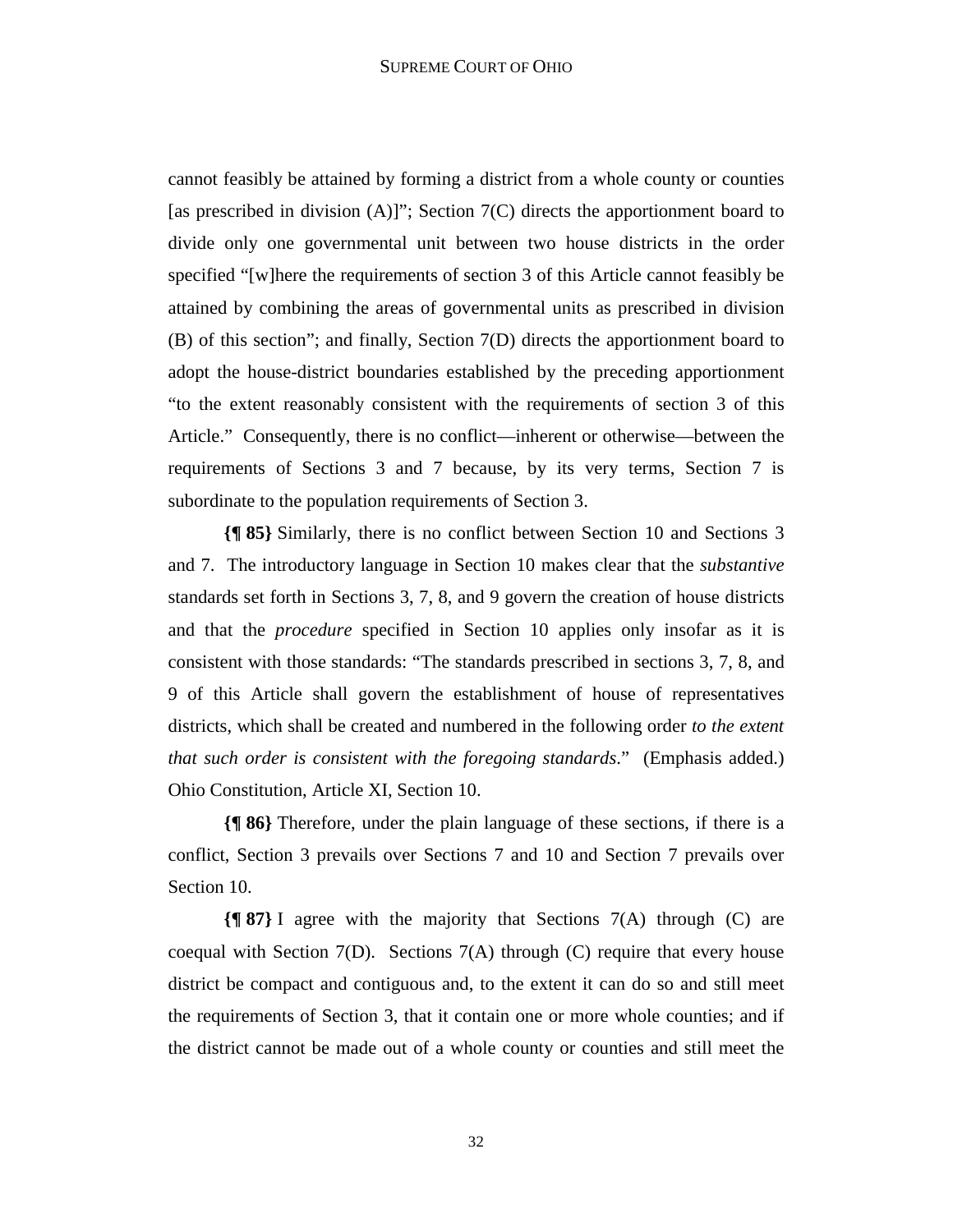requirements of Section 3, then it must be formed by combining the areas of local governmental units in the order specified in Section 7(B), and if the requirements of Section 3 cannot feasibly be attained by combining the areas of local governmental units, then they must be divided, giving preference for division as specified in Section 7(C), and only one local governmental unit may be divided between two districts. Section 7(D) requires that district boundaries established by the preceding apportionment be used to the extent reasonably consistent with the requirements of Section 3. Because Sections 7(A) through (C) are coequal with Section 7(D), when the sections cannot simultaneously be satisfied, the apportionment board may determine which of the provisions to follow. *See Voinovich*, 63 Ohio St.3d at 200, 586 N.E.2d 1020.

#### *Respondents' Contentions*

**{¶ 88}** Respondents contend that their apportionment plan should not be analyzed on the district-by-district basis set forth in relators' complaint and briefs. According to respondents, with whom the majority implicitly agrees, "the boundaries of districts created at the end of the [apportionment] process are greatly affected by decisions made in districts created earlier," so that any constitutional violations in the latter districts are within the board's discretionary authority to make. This claim—which equates to "because we have already violated the constitution, we can continue to violate the constitution"—lacks merit. The procedure in Section 10 is subordinate to the substantive constitutional requirements in Sections 3 and 7(A), (B), (C), and (D) of Article XI.

**{¶ 89}** Nor is there any merit in respondents' claim that the court should not consider Professor Michael McDonald's alternative plans because they were not presented to the board. The court is not determining whether respondents should have adopted one of the alternative plans. Instead, we are determining whether respondents complied with the applicable requirements of Article XI.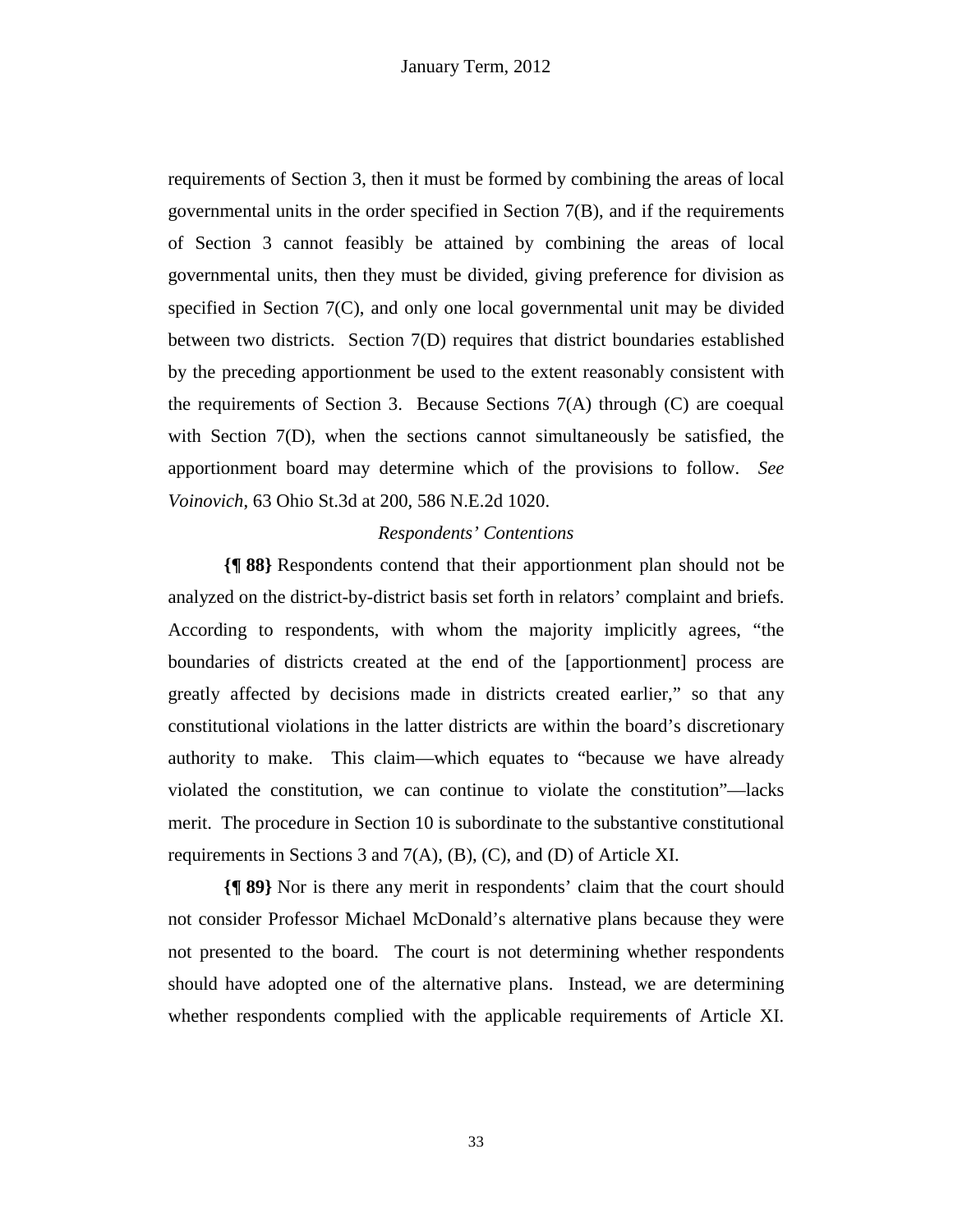Nothing in the Ohio Constitution or other applicable law prevents this court from considering all relevant evidence in that regard.

**{¶ 90}** Respondents also raise a host of justifications for their violations of various provisions of Article XI, including that they had no duty to minimize divisions of governmental units in adopting their apportionment plan. Their argument completely ignores the plain language of Sections 7(A), (B), and (C), which require minimal divisions to the extent possible without violating the population requirements of Section 3.

**{¶ 91}** Respondents further contend that they were justified in violating Article XI where they attempted to comply with Sections 3, 7(D), and 10. However, there is nothing in Section 3 that permits respondents to violate Sections 7(A), (B), and (C) to make the populations of districts more "substantially equal." Instead, if the board can make districts that comply with both Section 3 and Sections  $7(A)$  through  $(C)$ , they have a duty to do so. That is, respondents can violate Sections  $7(A)$ ,  $(B)$ , and  $(C)$  based on Section 3 only when complying with both sections is not feasibly attainable. Respondents' focus on Sections 7(D) and 10 completely ignores the requirements of Sections 7(A) through (C).

**{¶ 92}** Section 7(D) does not—as respondents claim—give them license to change district borders any way they see fit in purported compliance with a requirement to keep a district's boundaries substantially similar to the district's previous boundary lines. Instead, as relators note, as long as the Section 3 requirements are met, Section 7(D) specifies that the district boundaries "shall be adopted." And if the Section 3 requirements are not met by the prior district, Section 7(D) does not require that the board adopt substantially similar boundary lines.

**{¶ 93}** The majority's interpretation of Section 7(D) authorizes innumerable violations of Sections  $7(A)$ ,  $(B)$ , and  $(C)$  by allowing unnecessary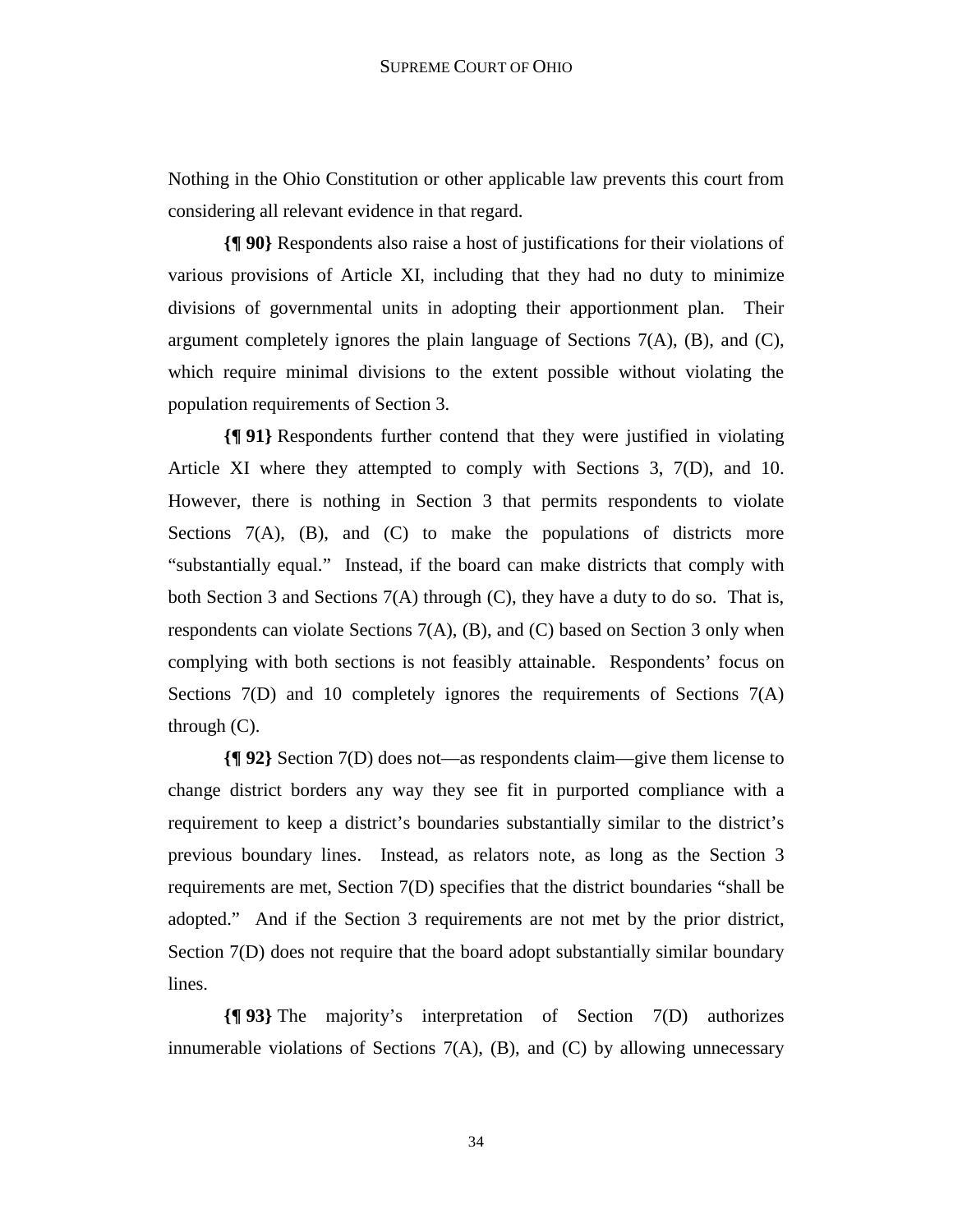divisions of governmental units based on a nonexistent requirement that the boundaries of new districts be substantially similar to those in the preceding apportionment districts. By applying a malleable standard of substantial adherence to previous district lines, an apportionment board could condone a myriad of violations of Article XI to achieve partisan gain. The citizens of Ohio could not have intended this absurd result when they adopted Section 7(D). *State ex rel. LetOhioVote.org v. Brunner*, 123 Ohio St.3d 322, 2009-Ohio-4900, 916 N.E.2d 462, ¶ 50 (court has duty to construe constitutional provision to avoid unreasonable or absurd result).

## *Article XI, Section 7(A)*

**{¶ 94}** Article XI, Section 7(A) specifies that "[t]o the extent consistent with the requirements of section 3 of this Article [requiring that the population of each house district be substantially equal to the house's ratio of representation and in no event less than 95 percent nor more than 105 percent of the ratio], the boundary lines of districts shall be so drawn as to delineate an area containing one or more whole counties."

**{¶ 95}** Notwithstanding the clear language of this provision, relators have established that for several house districts in the apportionment plan adopted by the board, respondents divided counties when it appears it was unnecessary to do so to meet the population requirements of Article XI, Section  $3<sup>1</sup>$ . In violation of Section 7(A), House Districts 70, 78, 84, 91, 94, and 95 were created by dividing certain counties when such divisions were not necessary to satisfy Section 3 population requirements. As the apportionment board's joint secretaries' own analysis of the board's plan establishes, the division of Holmes County for House District 70, Athens, Pickaway, and Muskingum Counties for House District 78,

-

<sup>1.</sup> Because relators have met their burden of proof for these violations, the burden should shift to respondents to show that the violations were necessary to comply with other superior or coequal sections.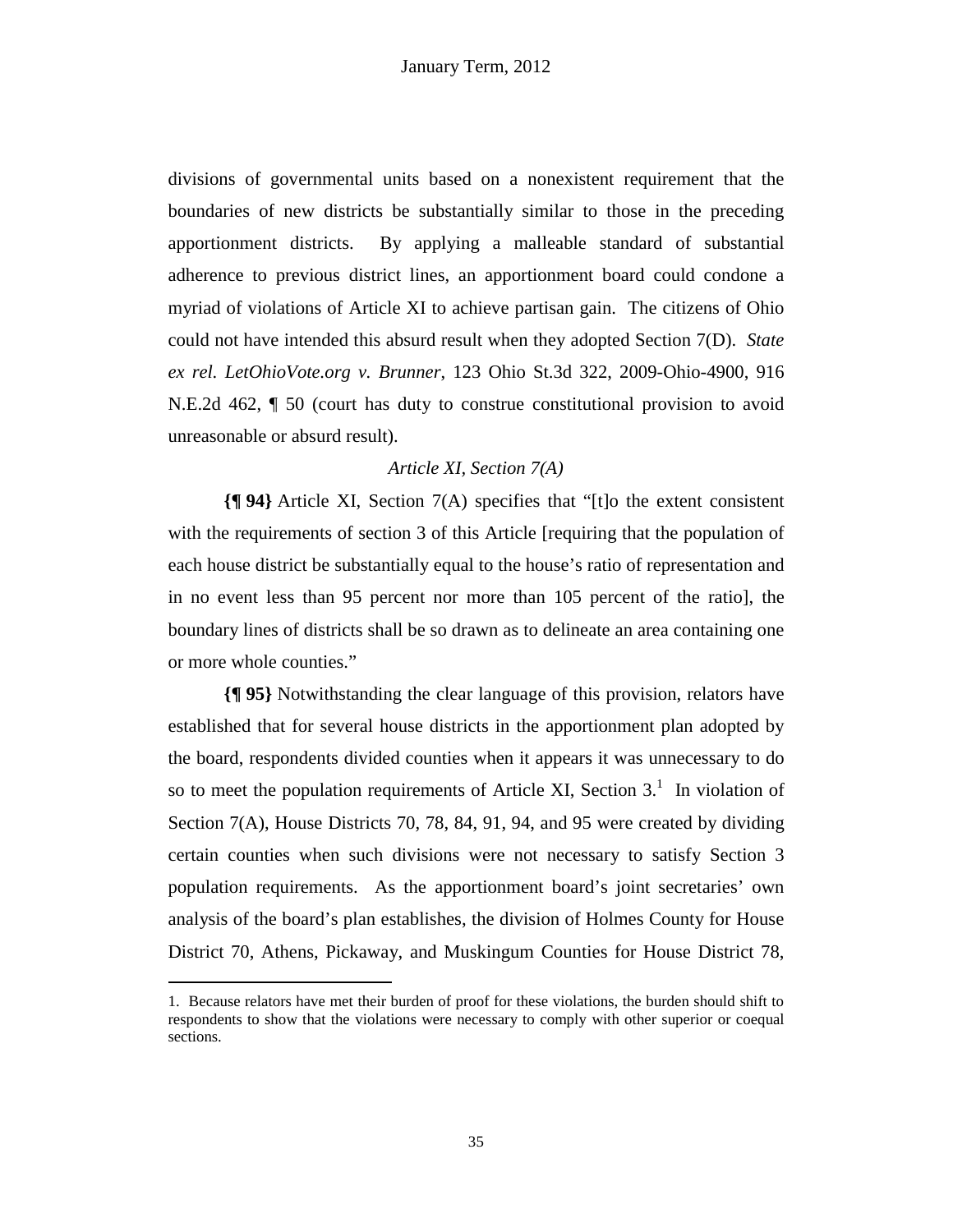Auglaize and Shelby Counties for House District 84, Ross County for House District 91, Athens, Vinton, and Washington Counties for House District 94, and Washington County for House District 95 are not required by the applicable provisions of Article XI. And the alternative apportionment plans submitted by relators' expert, Professor McDonald, prove that an apportionment plan need not violate Section 7(A) by splitting these counties.<sup>2</sup>

**{¶ 96}** Respondents attempt to justify their division of these counties and concomitant violation of Section 7(A) by relying on Sections 10(C) and (D). But Sections 10(C) and (D) should not be applied if they conflict with Section 7(A). The introductory language in Section 10 makes clear that the substantive standards set forth in Sections 3, 7, 8, and 9 govern the creation of house districts and that the procedure provided in Section 10 applies only insofar as it is consistent with those standards. *See also The Ohio State Constitution: A Reference Guide* 286 ("section 10 prescribes the method for creating house districts *subject to* the population requirement of section 3 and *the preference for creating districts out of whole counties in sections 7-9*" [emphasis added]). Because Sections  $10(C)$  and  $(D)$ —in the manner that respondents applied them here—are inconsistent with the application of Section 7(A) regarding House Districts 70, 78, 84, 91, 94, and 95, respondents cannot rely on Sections 10(C) and (D) to justify their violation of Section 7(A) in dividing the specified counties. Unlike the provisions at issue in *Voinovich*, 63 Ohio St.3d at 200, 586 N.E.2d 1020, Section 10 is not coequal with Section 7, and thus, respondents were not permitted to remedy the conflict by ignoring Section 7.

**{¶ 97}** For example, with regard to House District 70, respondents attempt to justify their plan's violation of Section 7(A) based on Section 7(D), citing

 $\overline{a}$ 

<sup>2.</sup> I am not suggesting that respondents must adopt Professor McDonald's plan, but am merely pointing out that relators have met their burden in demonstrating that violating Section 7(A) was unnecessary.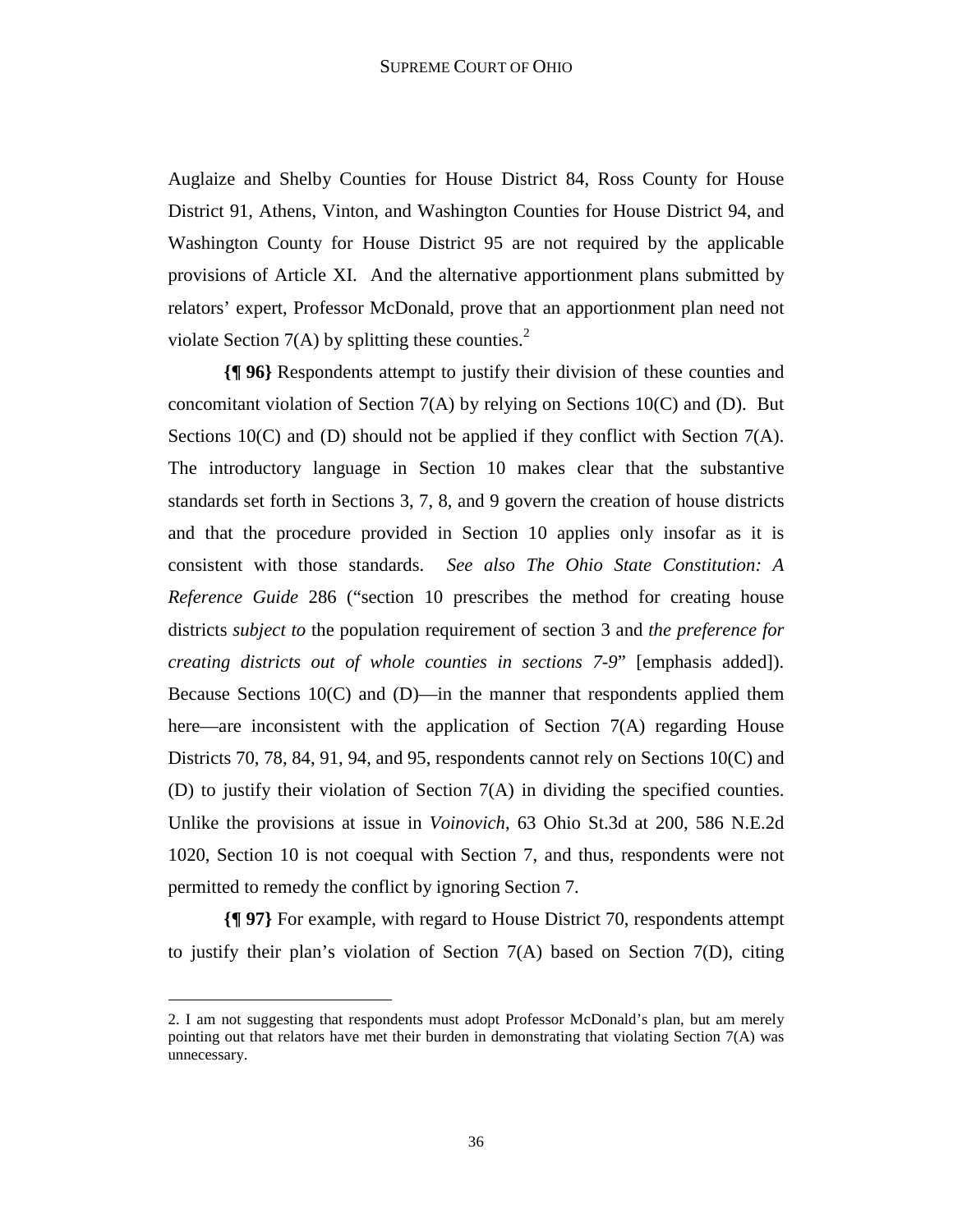paragraph 88 of Heather Mann's affidavit in support of this argument. But this paragraph from Mann's affidavit cites only Sections 10(C) and 10(D) and does not support respondents' claim that Section 7(D) required their split of Holmes County in creating the house district. $3$ 

**{¶ 98}** On the record before this court, relators have established beyond a reasonable doubt that respondents violated Article XI, Section 7(A) by unnecessarily dividing the specified counties in House Districts 70, 78, 84, 91, 94, and 95.

# *Article XI, Sections 7(B) and (C)*

**{¶ 99}** Article XI, Section 7(B) provides, "Where the requirements of section 3 of this Article cannot feasibly be attained by forming a district from a whole county or counties, such district shall be formed by combining the areas of governmental units giving preference in the order named to counties, townships, municipalities, and city wards." And under Article XI, Section 7(C), "Where the requirements of section 3 of this Article cannot feasibly be attained by combining the areas of governmental units as prescribed in division (B) of this section, only one such unit may be divided between two districts, giving preference in the selection of a unit for division to a township, a city ward, a city, and a village in the order named."

**{¶ 100}** Respondents contend that their apportionment plan does not violate Sections 7(B) and 7(C), because Article XI does not require the apportionment board to put all noncontiguous portions of a governmental unit into one district. Thus, they claim that their plan divides only 15 governmental units. The board's plan defines a noncontiguous area as an area that is "legally or technically a portion of a geographic unit," but is "surrounded by other land-based

 $\overline{a}$ 

<sup>3.</sup> In the interest of brevity, I do not address each of the violations alleged by relators but use House District 70 as an illustration of the apportionment plan's multiple violations of Section 7(A).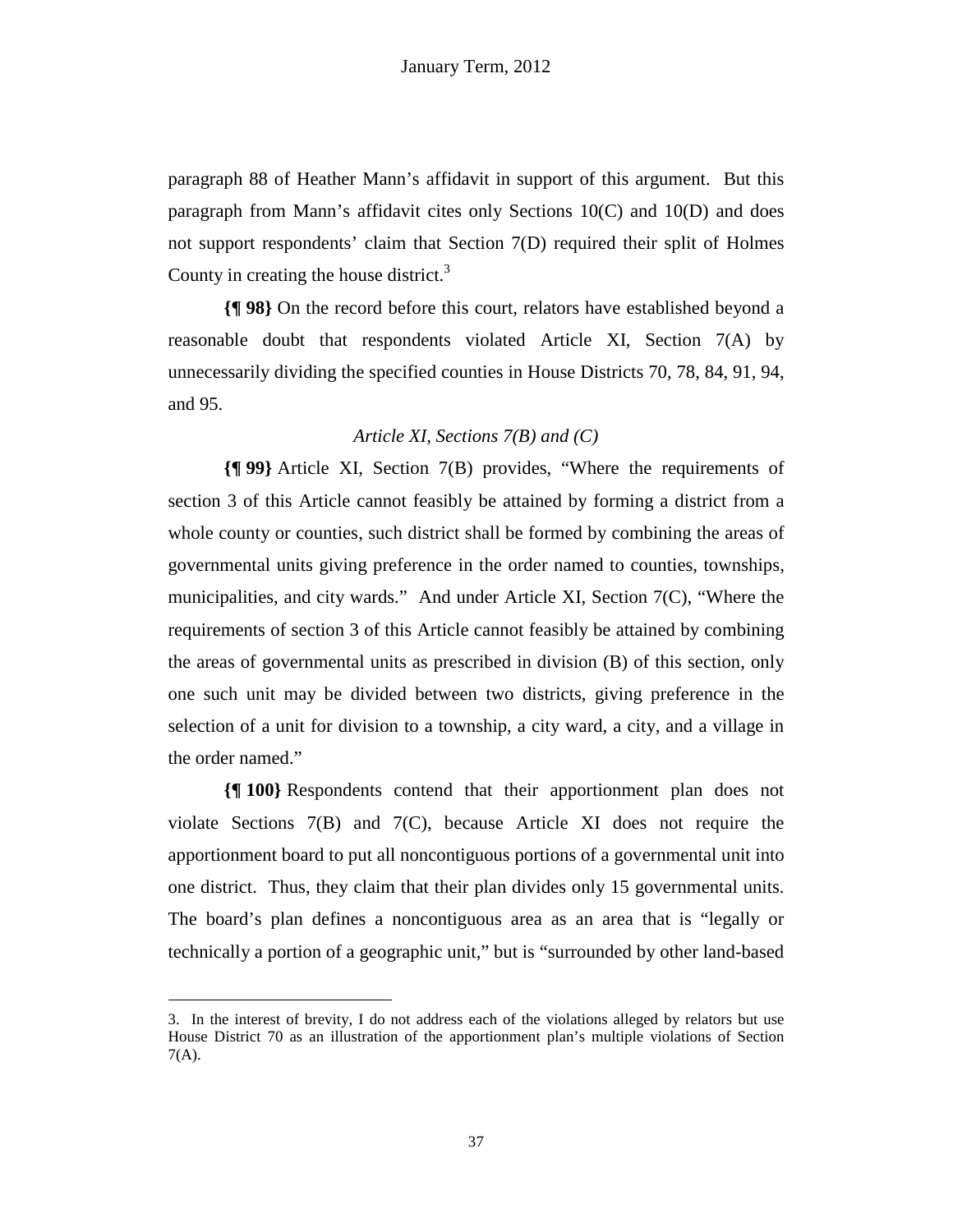geographic units." In formulating their plan, respondents determined that if a governmental unit was noncontiguous, the board could put its separate portions into different districts and not count this as a division of the governmental unit because the governmental unit had been divided by local officials through annexation. Respondents are correct in pointing out that previous apportionment boards followed this same logic, but they admit that this issue has never been resolved in litigation.

**{¶ 101}** For the following reasons, I disagree with respondents' contention that these divisions of governmental units do not count as divisions.

**{¶ 102}** First, the plain language of Sections 7(B) and (C) does not authorize differing treatment of contiguous and noncontiguous governmental units. These sections do not distinguish between contiguous and noncontiguous governmental units, including counties, townships, municipalities, cities, city wards, or villages, so the plain, broad language of these constitutional provisions must apply to both. *See State ex rel. Colvin v. Brunner*, 120 Ohio St.3d 110, 2008-Ohio-5041, 896 N.E.2d 979, ¶ 49 ("R.C. 3503.06 makes no distinction between entitlement to vote in person or by absentee ballot at an election, so its plain, broad language must apply to both"); *State ex rel. Ohio Democratic Party v. Blackwell*, 111 Ohio St.3d 246, 2006-Ohio-5202, 855 N.E.2d 1188, ¶ 14, quoting *Consumer Electronics Assn. v. Fed. Communications Comm.*, 347 F.3d 291, 298 (D.C.Cir.2003) ("As United States Supreme Court Chief Justice John G. Roberts Jr. previously observed in a unanimous opinion for the United States Court of Appeals for the District of Columbia Circuit, 'the Supreme Court has consistently instructed that statutes written in broad, sweeping language should be given broad, sweeping application' ").

**{¶ 103}** Second, notwithstanding respondents' argument, "[c]ourts are not authorized to add exceptions that are not contained in the express language of these constitutional provisions." *State ex rel. LetOhioVote.org v. Brunner*, 123

38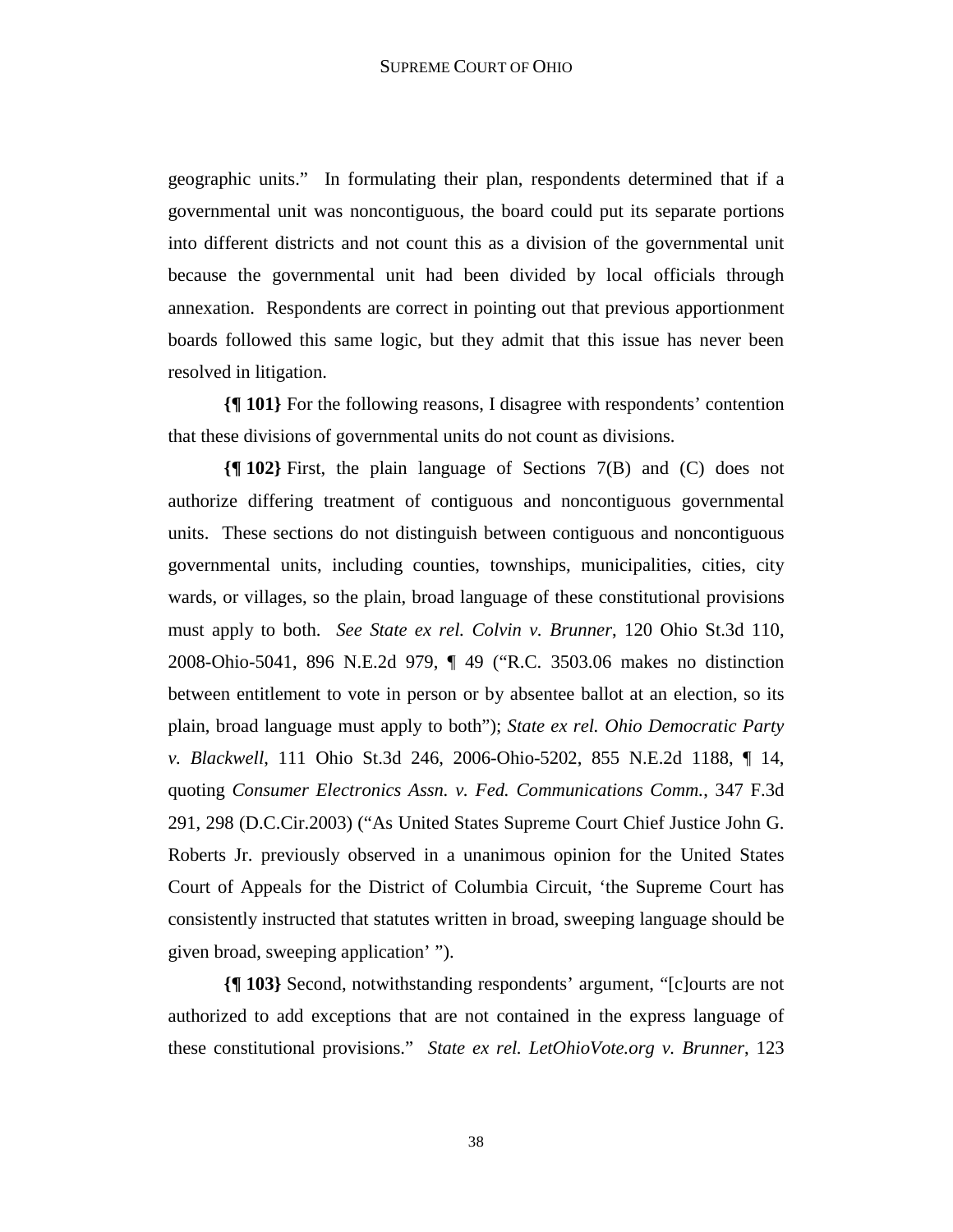Ohio St.3d 322, 2009-Ohio-4900, 916 N.E.2d 462, ¶ 49. Therefore, we cannot except noncontiguous governmental units from the application of Article XI, Sections 7(B) and (C) when the express language of those provisions does not contain such an exception.

**{¶ 104}** Third, although Section 7(A) requires that every house district be "composed of contiguous territory" with the boundary of each district being a "single nonintersecting continuous line," there is no evidence—or argument by respondents—that applying the plain language of "governmental units" in Sections 7(B) and (C) to include both contiguous and noncontiguous would result in a violation of Section 7(A) for the creation of house districts. *See Parella v. Montalbano*, 899 A.2d 1226, 1253 (R.I.2006) ("Contiguity generally means that districts are bordering, adjoining, or touching"). To the contrary, relators' reapportionment and redistricting expert, Professor McDonald, created two apportionment plans that each split less than half the number of political subdivisions split by respondents' apportionment plan, without violating Section  $7(A)$ .

**{¶ 105}** Fourth, this plain-language construction of Sections 7(B) and (C) to prefer the inclusion of whole governmental units and to avoid the splitting of even noncontiguous governmental units in apportioning state legislative districts is logical. As relators note, although noncontiguous political subdivisions may be separated geographically, "they share common issues, services, and political concerns." And they are generally represented by the same officials.

**{¶ 106}** Fifth, we need not approve an erroneous construction of a constitutional provision simply because it has always been construed erroneously, particularly when it has not previously been litigated. Doing so would protect an unconstitutional practice.

**{¶ 107}** Sixth, respondents' claim that invalidating their apportionment plan in this case "would wreak havoc on the apportionment process now and in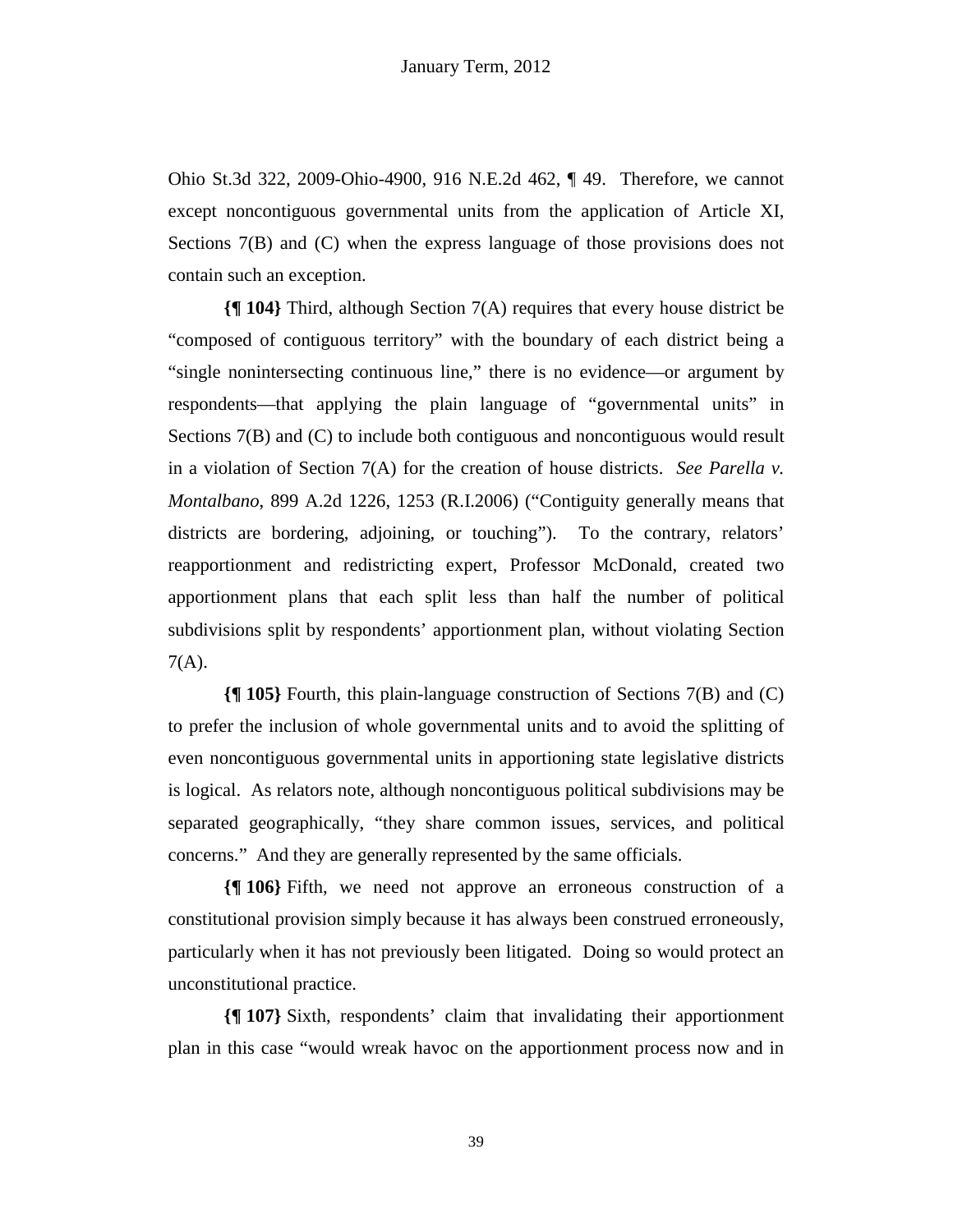the future" by jeopardizing the state's compliance with the Voting Rights Act, 42 U.S.C. 1973, is simply not true.

**{¶ 108}** Relators have met their burden of proof.

*Article XI, Section 7(D)* 

**{¶ 109}** Section 7(D) provides that "[i]n making a new apportionment, district boundaries established by the preceding apportionment *shall be adopted to the extent reasonably consistent with the requirements of section 3 of this Article*." (Emphasis added.)

**{¶ 110}** Relators have established that respondents violated Section 7(D) in creating new House Districts 60, 61, 84, and 91 by altering the boundaries for house districts established by the 2001 apportionment. The preceding district boundaries did not require modification to comply with the population requirements of Section 3. In fact, respondents' evidence does not suggest that Section 3 mandated an alteration of the prior district boundaries for these districts.

# *Conclusion*

**{¶ 111}** "The purpose of the people in enacting Article XI is clear. It was to place legislative apportionment in the hands of a separate board not subject to the control of the General Assembly, the board to be composed of representatives of the people, elected by the people and unconnected with the legislative branch of the government." *King*, 11 Ohio St.2d at 99, 228 N.E.2d 653. "The objective sought by the constitutional provisions was the prevention of gerrymandering." *Herbert*, 139 Ohio St. at 509, 41 N.E.2d 377. In practice, however, whichever political party has a majority of the members of the apportionment board uses apportionment to favor its partisan interests. The majority's decision today ensures that this will continue.

**{¶ 112}** I respectfully dissent.

O'CONNOR, C.J., concurs in the foregoing opinion.

\_\_\_\_\_\_\_\_\_\_\_\_\_\_\_\_\_\_